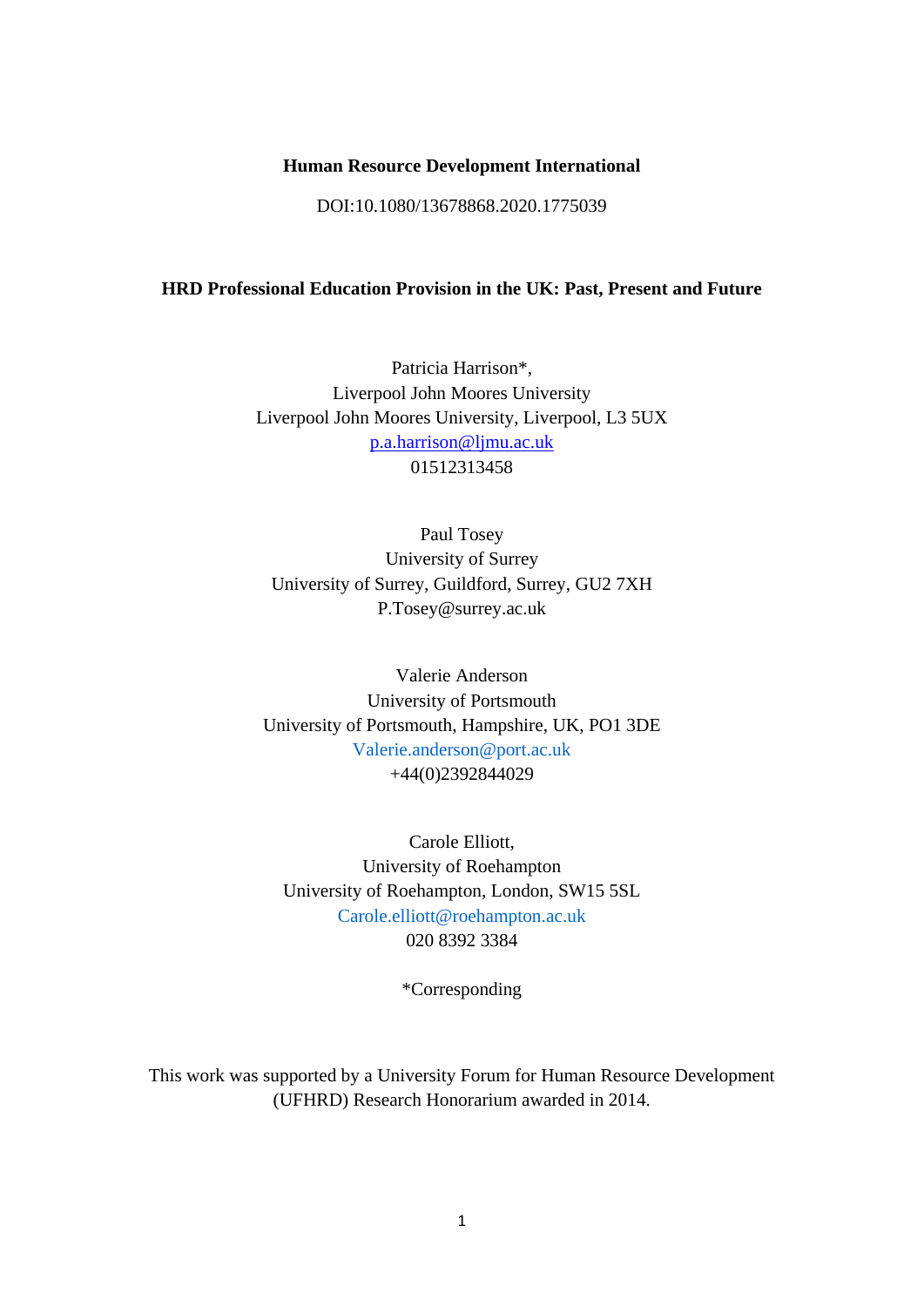#### **HRD Professional Education Provision in the UK: Past, Present and Future**

### **Abstract**

The professionalization of occupations has led to the increased demand for specialised knowledge in many fields, in response to which Higher Education (HE) institutions have provided professional education programmes. The purpose of this paper is to address a need for research into the history and current position of professional education in Human Resource Development (HRD) in the UK and to consider the problem of the extent to which HRD can be regarded as a profession. The paper reports findings from a mixed methods study comprising an audit of the postgraduate HRD programme provision in UK universities and a symposium at which the perspectives of key informants were captured. There is evidence of declining use of the term `HRD' in programme titles, and of contestation and conflict between the professional education of HRD and Human Resource Management (HRM). The paper argues for regarding HRD as symbiotic in relation to HRM, rather than as a distinct profession. It identifies the implications of this conceptualisation for professional education in the field and discusses the relevance of experience in the UK for HRD internationally.

Key words: HRD; HRM; professional education; symbiosis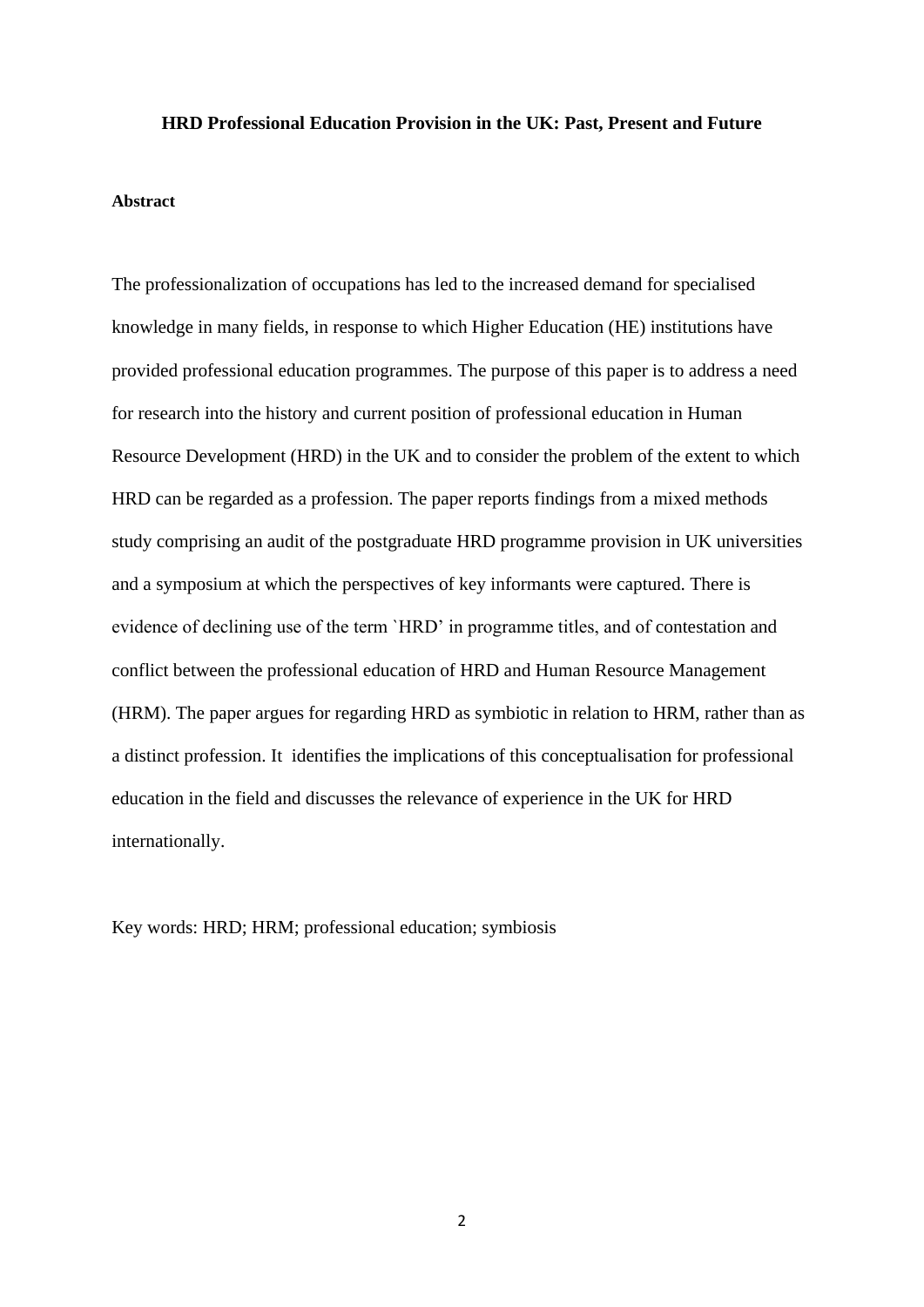### **Introduction**

HRD is an arena of scholarship and practice that has evolved over the last 30 years (Gold, Rogers, and Smith 2003; Sambrook and Willmott 2014). Knowledge about HRD programme provision is acknowledged as an area that is under-explored (Zachmeier and Cho 2014; Maclean and Akaraborworn 2015) globally, yet such knowledge is both needed and timely in view of concerns about a perceived decline in the number of HRD professional education programmes in the UK in the 21<sup>st</sup> century (Stewart and Sambrook 2012; Stewart and Cureton 2014). Stewart and Sambrook (2012) also observe that specialist qualification pathways (e.g. MSc in HRD) are becoming rarer and question the increasing practice of 'embedding' of the HRD curriculum into broader programmes of study such as MBA or MA (HRM). Such shifts in professional education are potentially significant since they may be indicative of changes in the professional landscape in which HRD participates. However, to our knowledge, no comprehensive database of HRD programme provision in the UK (or elsewhere) exists (Stewart, Mills, and Sambrook 2015; Stewart and Sambrook 2012). Nor has any systematic and deep review relating to UK HRD programmes and qualifications been published more recently than the `Qualifications and Mapping Project' (Walton, Moon, McGoldrick, and Sambrook 1995), which was concerned principally with the equivalence between qualifications and progression routes in the area of Training and Development. The mapping project did not compile or present any listing of, or numerical summary of, available programmes.

The aims of this paper are:

1. To establish the state of HRD professional education provision in the UK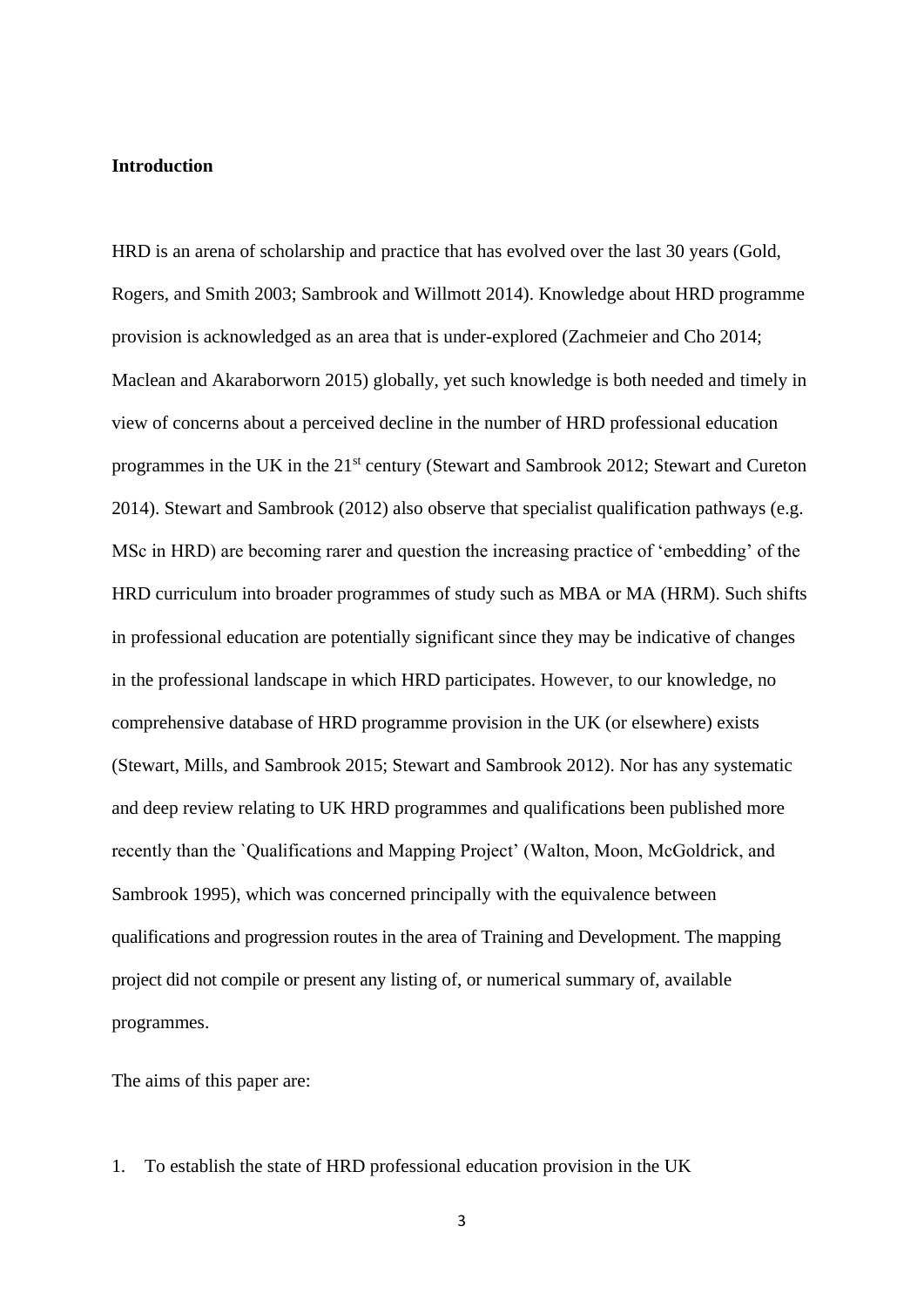- 2. To review the significance of changes in postgraduate HRD programme provision over the past 30 years
- 3. To reflect on the status of HRD in relation to HRM from the perspective of professional education
- 4. To identify implications for the field of HRD both in the UK and internationally.

The paper makes four contributions. First, it provides new knowledge about HRD programme provision in the UK. Second, it contributes theoretically through a new conceptualisation of the relationship between HRM and HRD professional education. Third, the paper poses questions for debate about the significance and implications for the field of HRD and, in particular, its porous boundaries. While our empirical context is UK Higher Education, our theorisation of the HRD/M relationship as symbiotic provides insights for HRD theory and practice more globally. Finally, we suggest avenues for future research. We will begin with a brief overview of the professional literature and how it relates to HRD education, followed by an introduction to the context of the research. We will then describe methodological approach, followed by our 'mixed methods' findings and discussion.

## **Literature**

Hodgson, Paton, and Muzio (2015, 746) state that the cachet of the title of "professional" remains an attraction for a number of specialist managerial disciplines. Status is the primary reason that occupations desire to become professions as this enables them to generate marketable services for themselves and limit career access to the same field for those in other occupational groups (Larson 1977; Chung et al. 2019).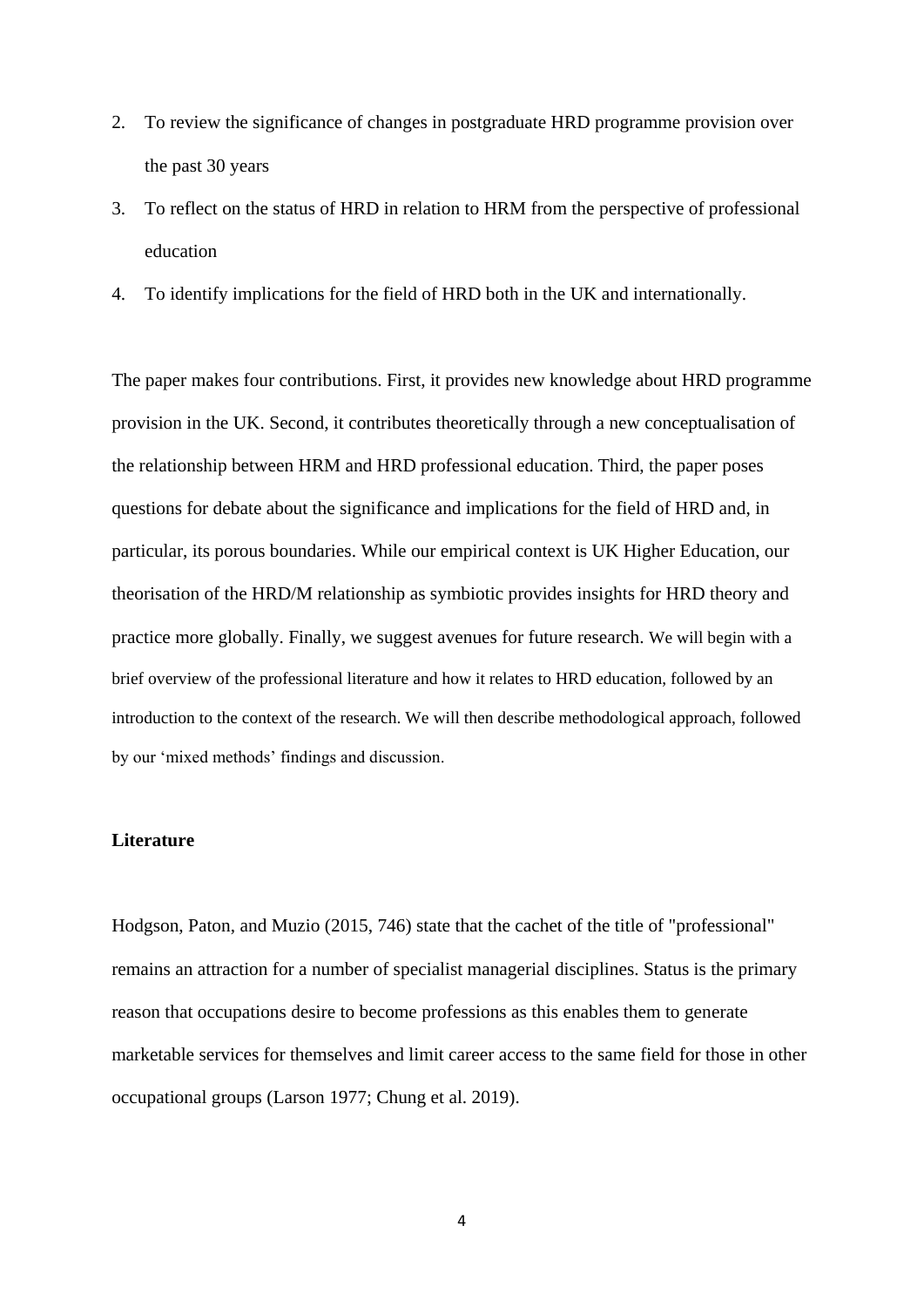Research (for example, Hodgson et al. 2015; Reed 2018) has observed the emergence of new professional groupings in management contexts, among which is Human Resource Development (HRD), as well as the closely related field of Human Resource Management (HRM). Such groupings are said to be engaged in 'professionalization projects' (Muzio, Hodgson, Faulconbridge, Beaverstock, and Hall 2011, 443), attempting to transition from a career location within operational management (Higgins, Roper, and Gamwell 2016) to achieve greater influence in organizational power relationships.

For the purposes of this article, we define a profession as a field of skilled service or advice based upon specialized intellectual study and training (Schinkel and Noordegraaf 2011). The boundary between an occupation and a profession is porous and contested (Hodson and Sullivan 2012) but we use the term 'occupation' to connote a means of livelihood that does not require such extensive training and specialized, advanced level study and qualification.

According to Eraut (1994), knowledge is central to the perceived status of professions; it is `their distinctive competence' (Hughes and Hughes 2013, 30). Thus, professional education provision that enables aspiring members to acquire the relevant, specialized knowledge is an important feature of the legitimization of claims for professional status by occupational groups (Trede 2012). In that respect, professional education has a central bearing on the extent to which HRD can be regarded as a distinct profession.

Freidson (2001) highlights the importance of the control of this knowledge acquisition through formal processes. In the UK, and in the context of managerial disciplines, institutions of Higher Education (HE) play a significant role in this process through the provision of undergraduate and postgraduate programmes; curricula that has likely to have been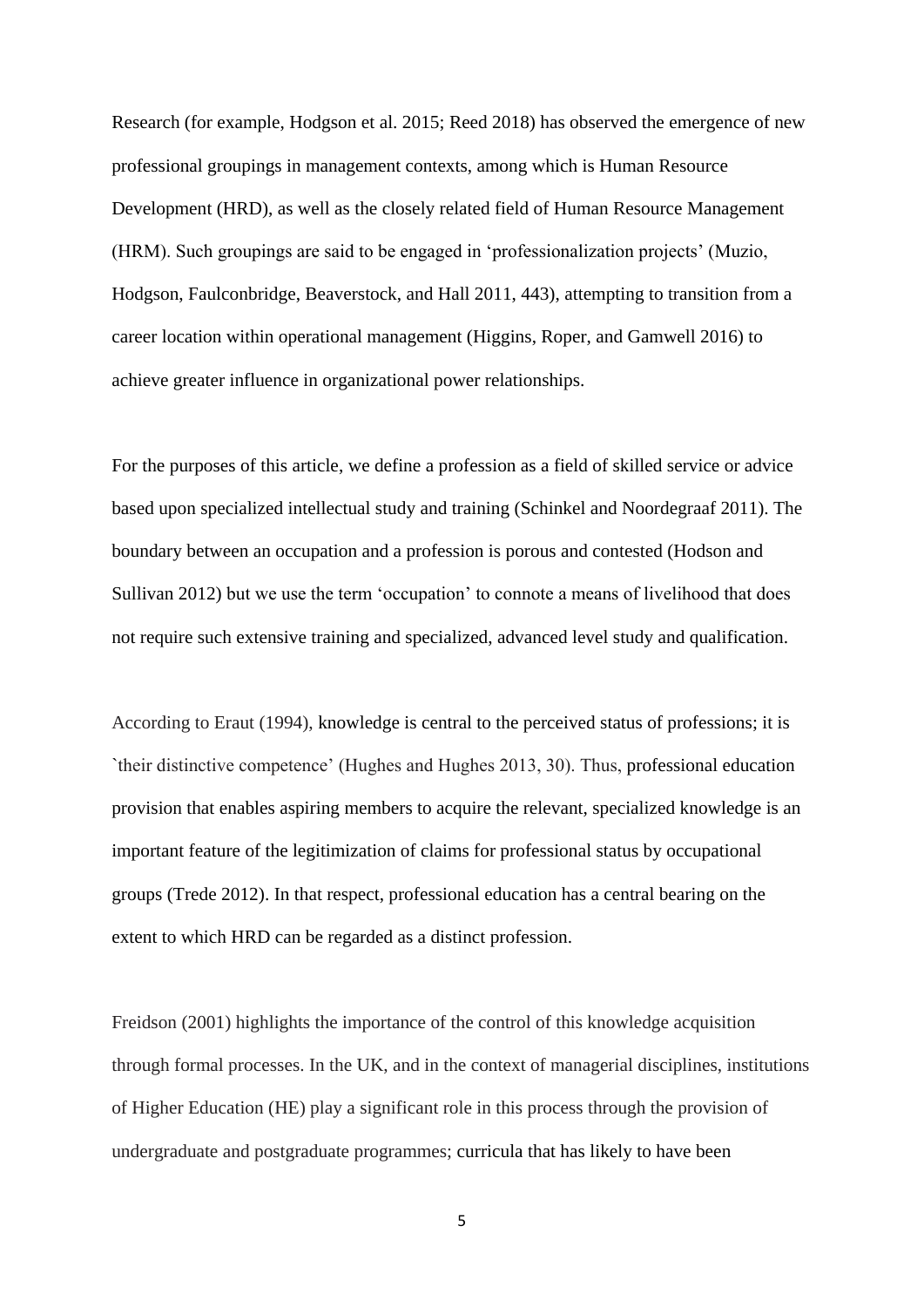developed in conjunction with the relevant professional body. Although considerable research attention has been paid to the emergence of professional bodies through developing a 'professional infrastructure' (Colley and Guéry 2015; Curnow and McGonigle 2006), the role of professional education in legitimizing claims for professional status by occupational groups, while important, is under-researched (Trede 2012).

### **Background: HRD in the UK**

This paper is concerned with professional education for HRD in the UK, following the example of previous research into HRD education that has taken single country focus (Stewart, Mills, and Sambrook 2015; Zachmeier, Cho, and Kim 2014; Watkins and Marsick. 2016), or a two-country focus in the case of Maclean and Akaraborworn's (2015) identification of HRD programmes in Thailand and Malaysia. Studying HRD professional education within a UK context is justified because the UK can be regarded as a distinct professionalization project when compared with the USA and elsewhere. First, the organization of HRD in the USA is separate and distinct from that of HRM, whereas in the UK there is a single professional body, the Chartered Institute of Personnel and Development (CIPD). Another difference worth noting is that academic membership of the body for HRD scholarship in the UK, the UFHRD, is comprised of Higher Education institutions (HEIs) rather than individuals, unlike the Academy for HRD (AHRD) in the USA.

Second, a distinct approach to professional education towards HRD exists in the UK compared with the USA. Both HRD and HRM programmes in the UK are usually provided through Business Schools, in contrast to the USA where HRD is housed typically in Education Faculties. International comparisons (Cho and Zachmeier 2015) indicate that HRD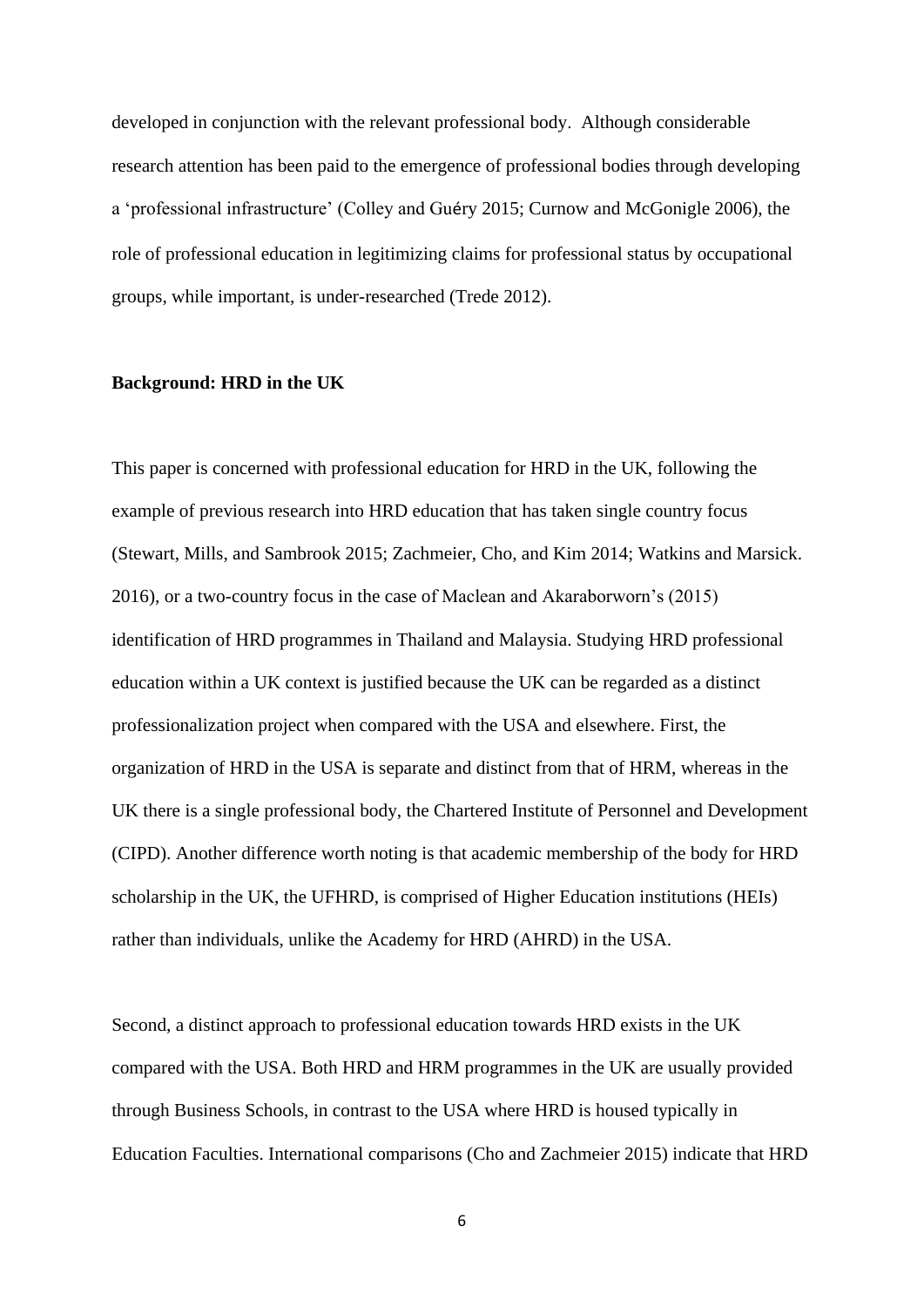is taught as part of an academic programme in many different host departments such as Education, Management, Psychology, Social Work and Public Policy. Furthermore, the provision in the USA was formerly documented as focussing on instructional design and training and development techniques (Kuchinke 2003), whereas the UK focus has historically been more on processes of learning and development and their application within organizational settings (Watkins and Marsick 2016).

During most of the 20<sup>th</sup> century, HRD and the closely related field of HRM can be said to have been undertaking separate professionalization projects. The origins of HRD in the UK lie in the British Association for Commercial Education (formed in 1919), which developed into the British Association for Commercial and Industrial Education and then the Institute of Training Officers (Williams 2010). From these bodies, the Institute of Training and Development (ITD) was formed in 1983. No qualification was needed for entry, hence the perceived status of ITD was low (Reid, Barrington, and Brown 2004).

To address this perceived lack of status, HRD professional higher education was introduced, starting with the first Masters level HRD programme at South Bank University, London in 1990, soon followed by others (Sambrook and Stewart 1998; Zachmeieir and Cho 2014). In parallel, a body for HRD scholarship in the UK (and Europe) was formed in the early 1990s, subsequently becoming the University Forum for HRD (UFHRD) (Stewart and McGoldrick 1996; Sambrook and Stewart 2010). The literature identifies this period as one where the first UK Professors of HRD were appointed, scholarly and professional conferences in HRD were organized (Iles 1994; Stewart and Sambrook 2012) and new patterns of delivery of educational programmes emerged (Walton et al. 1995; Stewart, Mills and Sambrook 2014).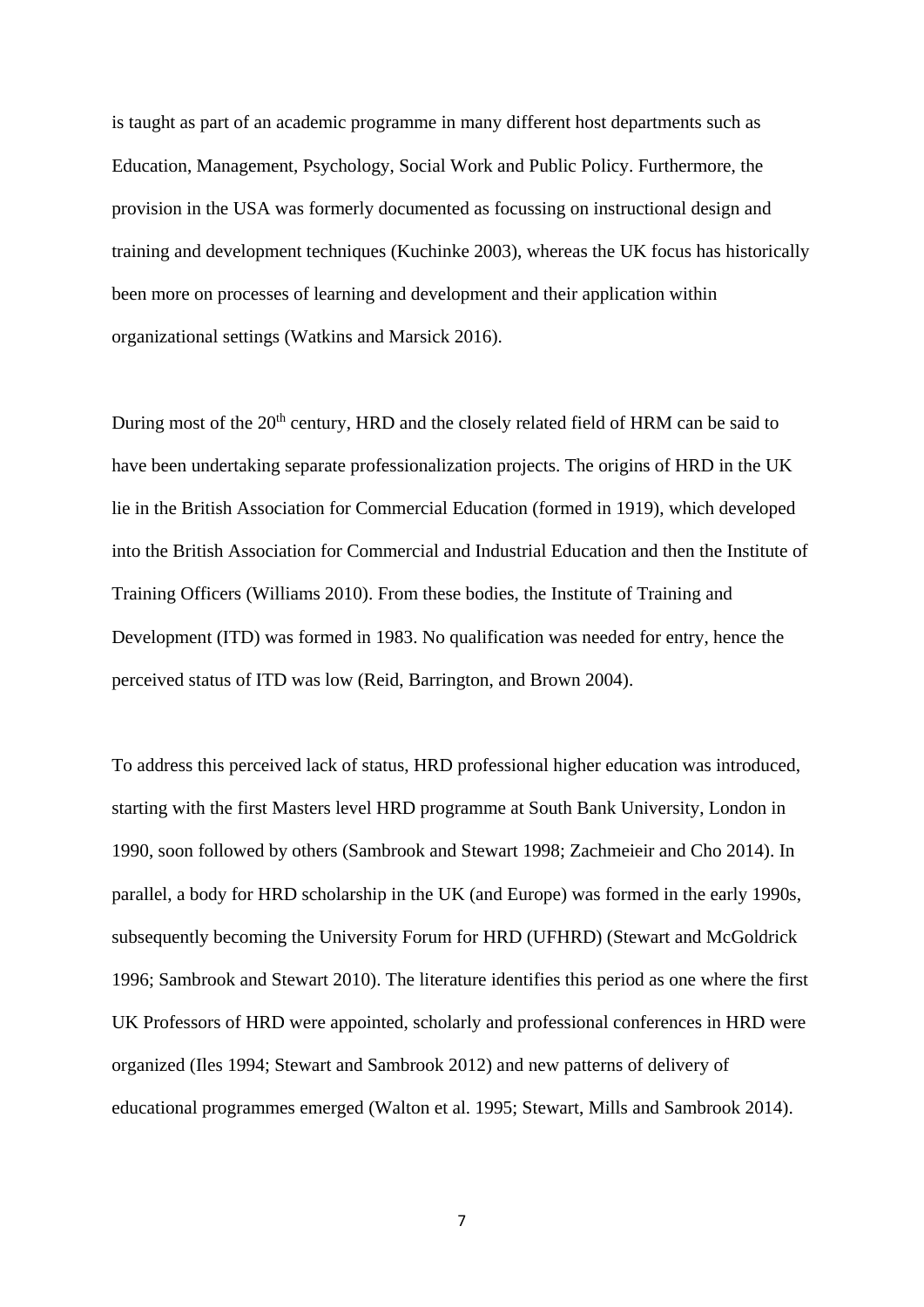The HRM field traces its roots to the Welfare Workers' Association (WWA), formed in 1913 (somewhat later than the equivalent body in the USA). Renamed the Institute of Personnel Management (IPM) in 1946; from 1955 full membership of the IPM was restricted to those who had succeeded in passing its examinations.

A pivotal change in this occupational landscape occurred in 1994 through the merger of the IPM and the ITD to form the Institute of Personnel and Development (CIPD 2019). Following the achievement of a Royal Charter in 2000, this became the Chartered Institute of Personnel and Development (CIPD), full membership of which was, and continues to be, contingent on acquiring a CIPD-accredited postgraduate qualification. The CIPD controls the knowledge of its members through the development of curriculum content structured through a professional map, the latest version of which was issued in 2020 (CIPD 2020) with the curriculum guidance to follow

Whilst the merger of the IPM and ITD in the UK might indicate a commonality in the interests of HRM and HRD, the relationship between, and the relative status of, HRM and HRD continue to be the subject of much debate. The role and purpose of business and management schools, which are the site of most HRM and HRD professional education, is contested, reflecting wider disagreements about the appropriate mix of educational, economic, and cultural purposes (Johnson and Orr 2019). With specific reference to HRM professional education, Griggs, Holden, Rae, and Lawless (2015) suggest the CIPD's influence on HRM professional curricula has encouraged a primarily functionalist managerial approach. Dundon and Rafferty (2018) go further and contend that HRM professional education is immiserated, uncritical and impoverished by positivist, performative and neoliberal assumptions about professional practice.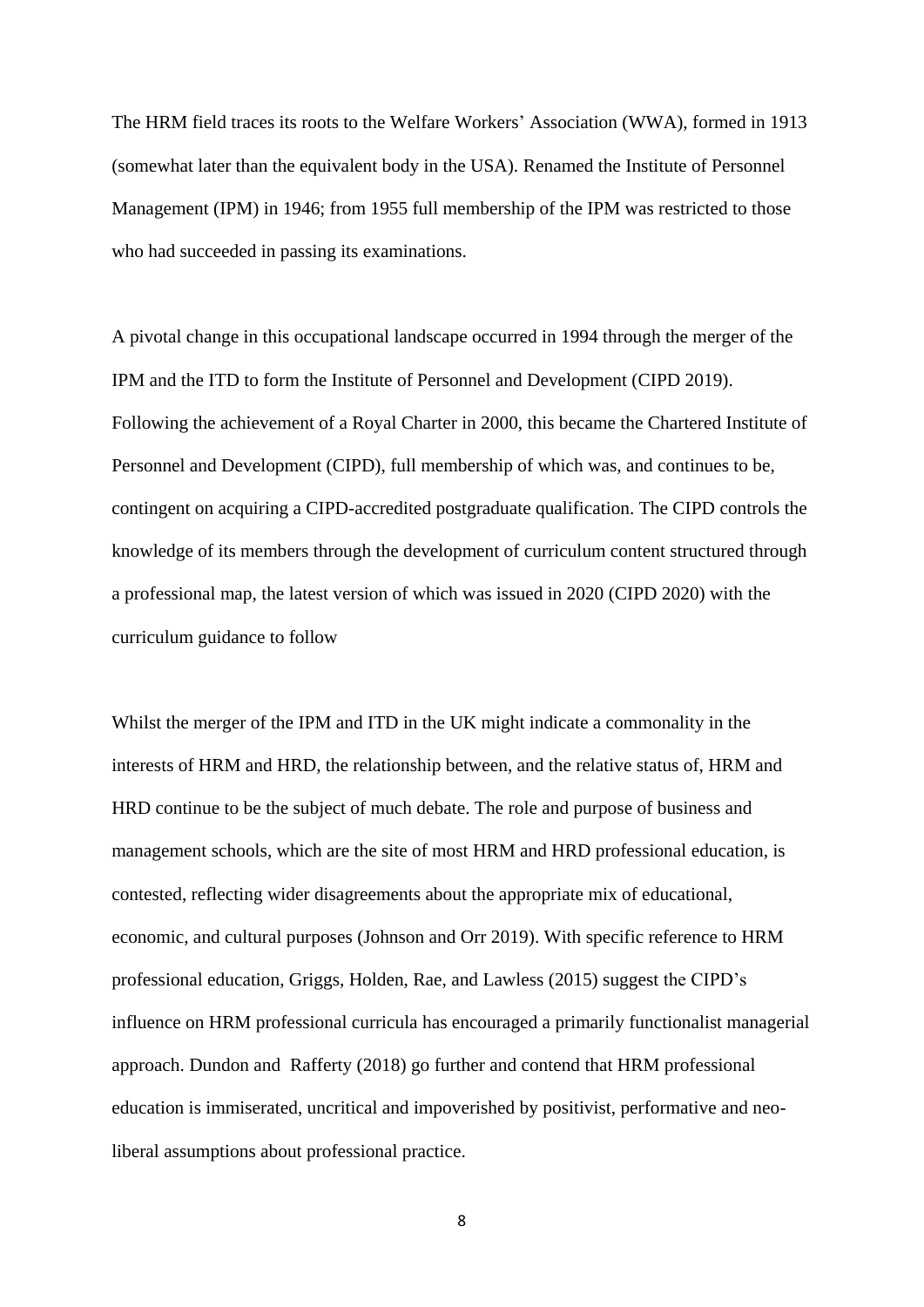The persistence of specialist research journals that include HRD in their titles ('Advances in Developing Human Resources', 'Human Resource Development International', 'Human Resource Development Quarterly', and 'Human Resource Development Review'), and other journals concerned centrally with this field (e.g. `European Journal of Training and Development'; `International Journal of Training and Development') supports the argument that HRD and HRM are distinctive fields of professional activity and scholarship (Werner 2014). Therefore, in the context of debates about the nature, purpose and boundaries of HRM and HRD, our paper contributes a focus on the provision of professional education. We examine evidence pertinent to the historic perception of contestation between these fields and specifically consider concerns about a perceived inferior status of professional education and scholarship in the HRD field (Kuchinke 2003; Auluck 2006).

### **Methodological Approach**

This study adopted a mixed methods approach. To address our first research question, an audit of professional education in HRD in the UK was undertaken by the authors in 2014-15 on behalf of the UFHRD, of which the authors' institutions were members. To review the significance of changes in postgraduate HRD programme provision over the past 30 years and to discuss issues of the status of HRD in relation to HRM (our second and third questions) we draw on data from a symposium titled 'HRD professional education past and present' at a UFHRD conference. In determining our mixed methods research design we did not set out to achieve data triangulation. Rather we sought to utilize complementary forms of data that would enable us to qualify divergences and commonalities in the findings through the analytical process (Bergman 2011).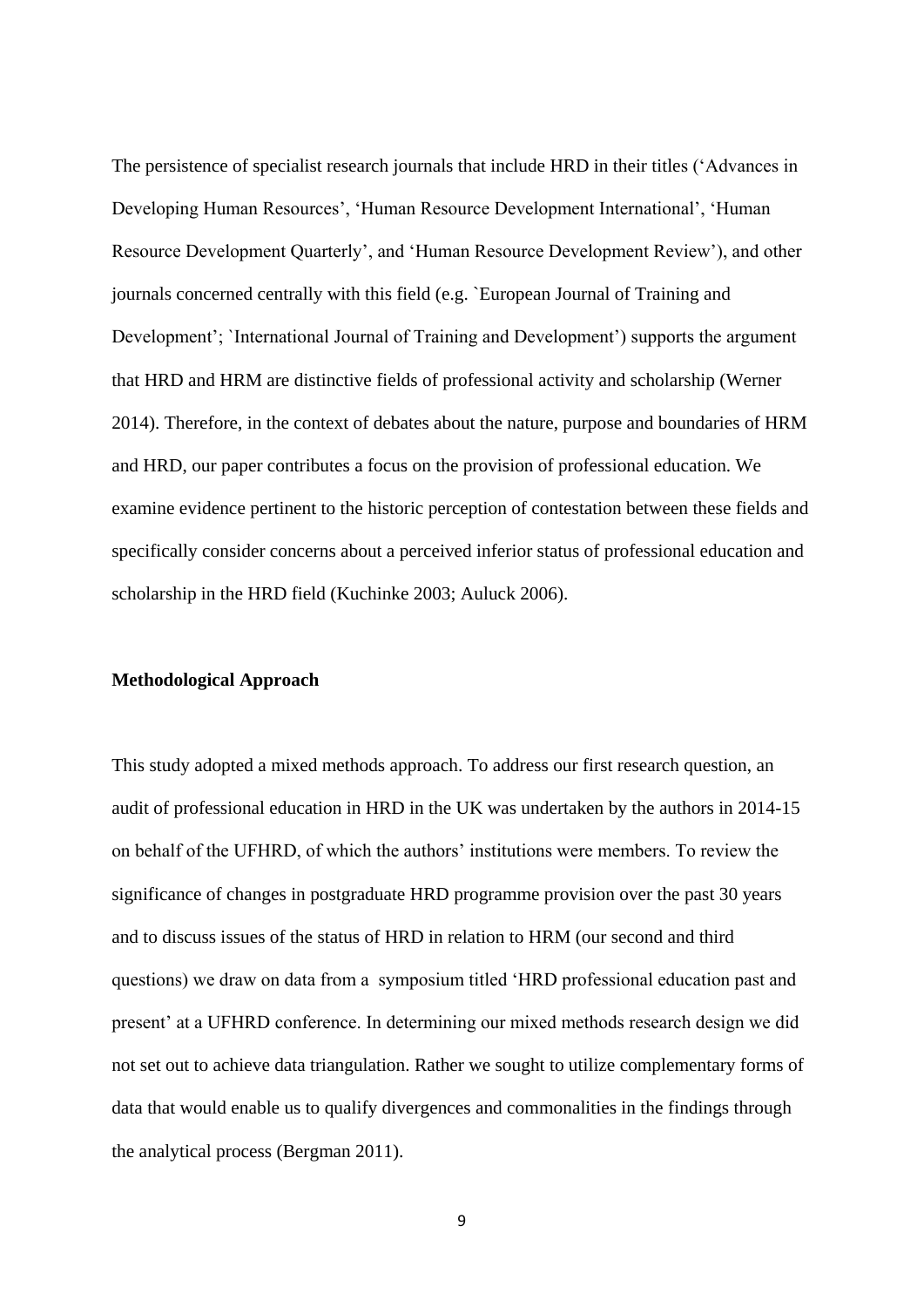The first source of data, the audit of UK HRM and HRD professional education provision at postgraduate level (the level at which 'professional' status can legitimately be claimed), was compiled from publicly available information. All programme provision in the HRM and HRD fields delivered by private providers, vocational colleges and Higher Education Institutions (HEIs) was included. Although terms are used differently in various HEIs in this paper the term 'programme' connotes educational study leading to the award of a named postgraduate level award. The term 'course' is used to refer to component units or modules that collectively comprise the studies that professional education students will undertake as part of their study programme.

Data were gathered from the CIPD website between June and September 2014; from websites of provider organizations; and through an on-line search directed at 'Google', 'FindAmasters.com' and 'Prospects.ac.uk'. Informed by approaches utilised by Zachmeier and Cho (2014), and Zachmeier, Cho and Kim (2014), data from this audit process were gathered from published directory-type sources analysed in terms of programme names, delivery methods, institutional and geographical locations. This enabled us to determine the profile of UK programme provision and the number of and types of organizations and institutions offering HRM and HRD postgraduate study programmes.

Issues addressed by the study design were as follows. First, there is no agreed or typical basis on which programmes have been identified as being in the field of HRM or HRD for research purposes; Zachmeier, Cho, and Kim's (2014) study of HRD, for example, used the criterion of self-identification. We included terms that have featured consistently in UFHRD and AHRD conferences as follows: HRM, HRD, 'Training and development', 'Coaching',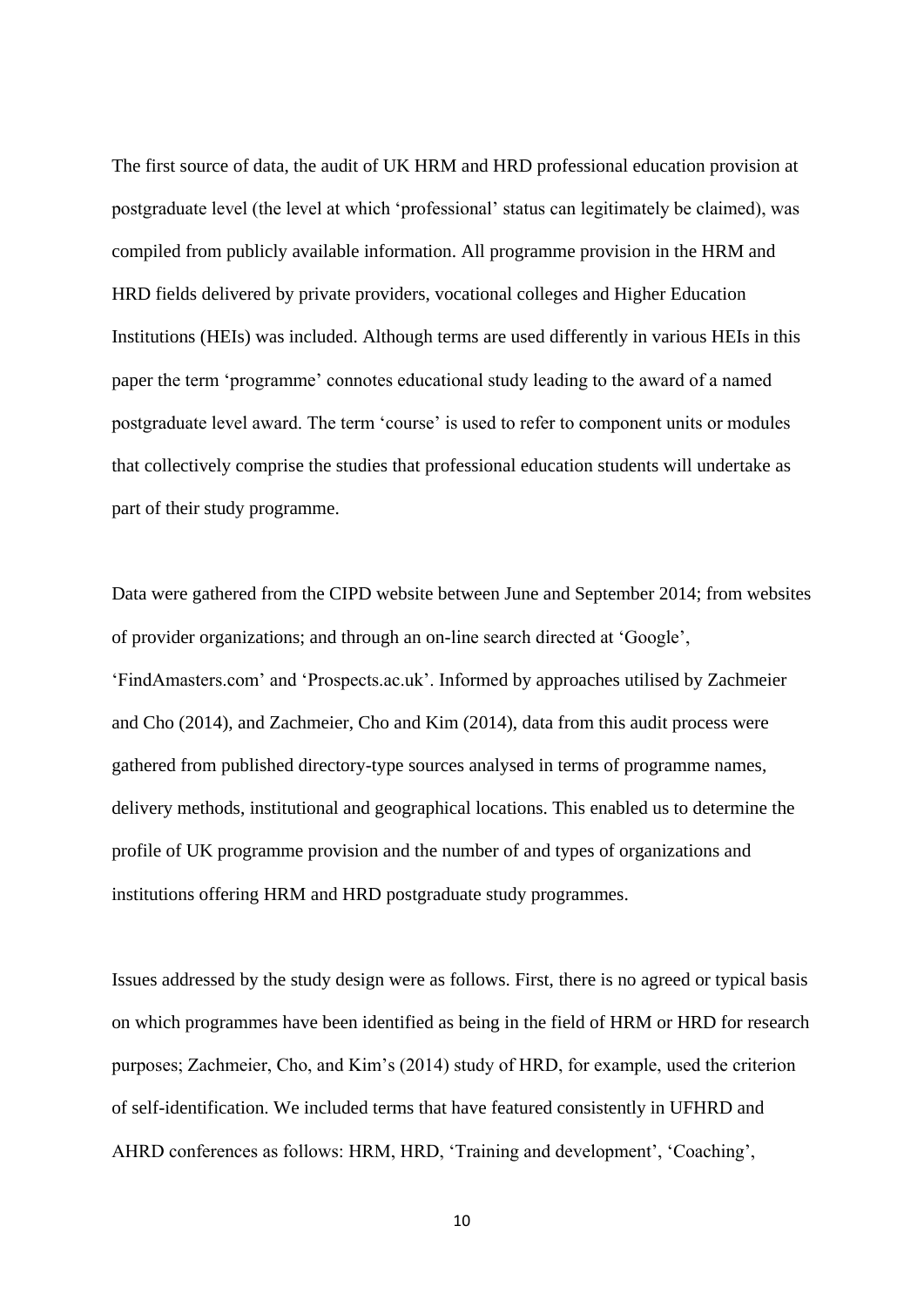'Mentoring', 'Organization Development', 'Instructional design', 'E-learning', 'Workforce development', 'Leadership development', 'Management development', and 'Organizational learning'. It is acknowledged that using these terms meant that we included practices that exist at the intersection of what may be regarded as multiple `new' professions, such as Organization Development and Coaching (Hamlin and Stewart 2011).

A second issue that arose was that most HRD provision is under the guise of HRM programmes. Hence it was not possible to isolate HRD from HRM. This applies not only to CIPD accredited programmes but also to non-accredited programmes, half of which are combined courses (e.g. MSc HRM/D, International HRM, and so on). Where we make reference to HRM it denotes that programmes labelled as HRM include HRD components. HRM programmes without HRD were not relevant because all CIPD accredited programmes must include HRD components - though the terminology now used by the CIPD is `Learning and Development' (CIPD 2020) rather than `HRD', a change in usage that we discuss later in the paper.

Qualitative data, in the form of verbal accounts of the development of professional education in the UK, were elicited from three leading figures in the HRD field at a symposium titled 'HRD professional education past and present'. Sambrook (2004) argues that emergent professions can be 'talked into being' through processes that connect thinking, talking, knowledge generation and practice within the emerging 'professional field'. To examine the narrative understandings of the emergent HRD field we selected participants on the basis of their influential first-hand experience of HRM and HRD education, and their 'guru' status in the field. Two of those three figures (referred to as N1 and N2) were academic professors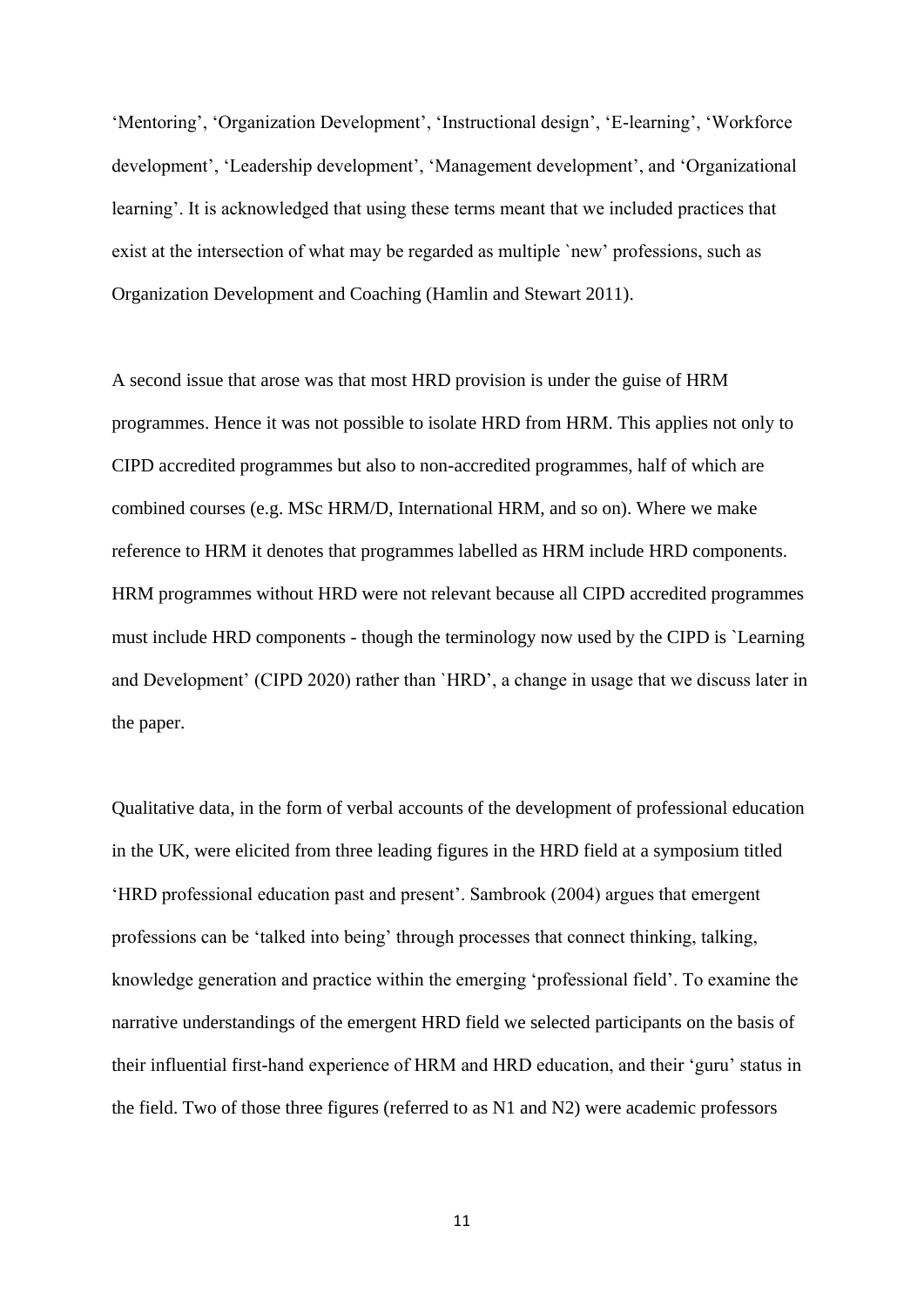whose identity and experience extended from before the emergence of the first UK HRD Masters in the early 1990s. The third figure (N3) was a senior employee of the CIPD.

The symposium participants were invited to share their experience and opinions about the past, present and future of HRD professional education and the self-selected symposium audience, which consisted of approximately 25 people, comprised UFHRD conference delegates. As we are focusing on narrative analysis, we do not include an analysis of audience discussion, which occurred after all the narrations, but which extended for around 30 minutes.

The symposium was recorded and transcribed, with permission, and participants were aware of its role in this research project. Narrative analysis (De Fina and Georgakopoulou 2008) was employed to interpret the data in order to preserve the chronological relationships between events, and the rationale for those relationships, as perceived by each informant. This also emphasised that the accounts were themselves interpretations of historical events (Gill, Gill, and Roulet 2018). The initial analysis involved the authors reviewing the transcribed data independently before comparing their analyses. We retained themes on which there was broad agreement or substantial overlap and divergent and exceptional themes were discussed in order to ensure that important insights were not excluded.

A noteworthy feature of this data source is that all three accounts were gathered at the same event, where each expert heard the others speak. This resulted in each subsequent narration being in part a response to, and at times finessing, the content and/or sequential structuring of previous narrations. It is important to acknowledge that accounts gathered independently of each other might have differed. The fact that the informants introduced nuances to highlight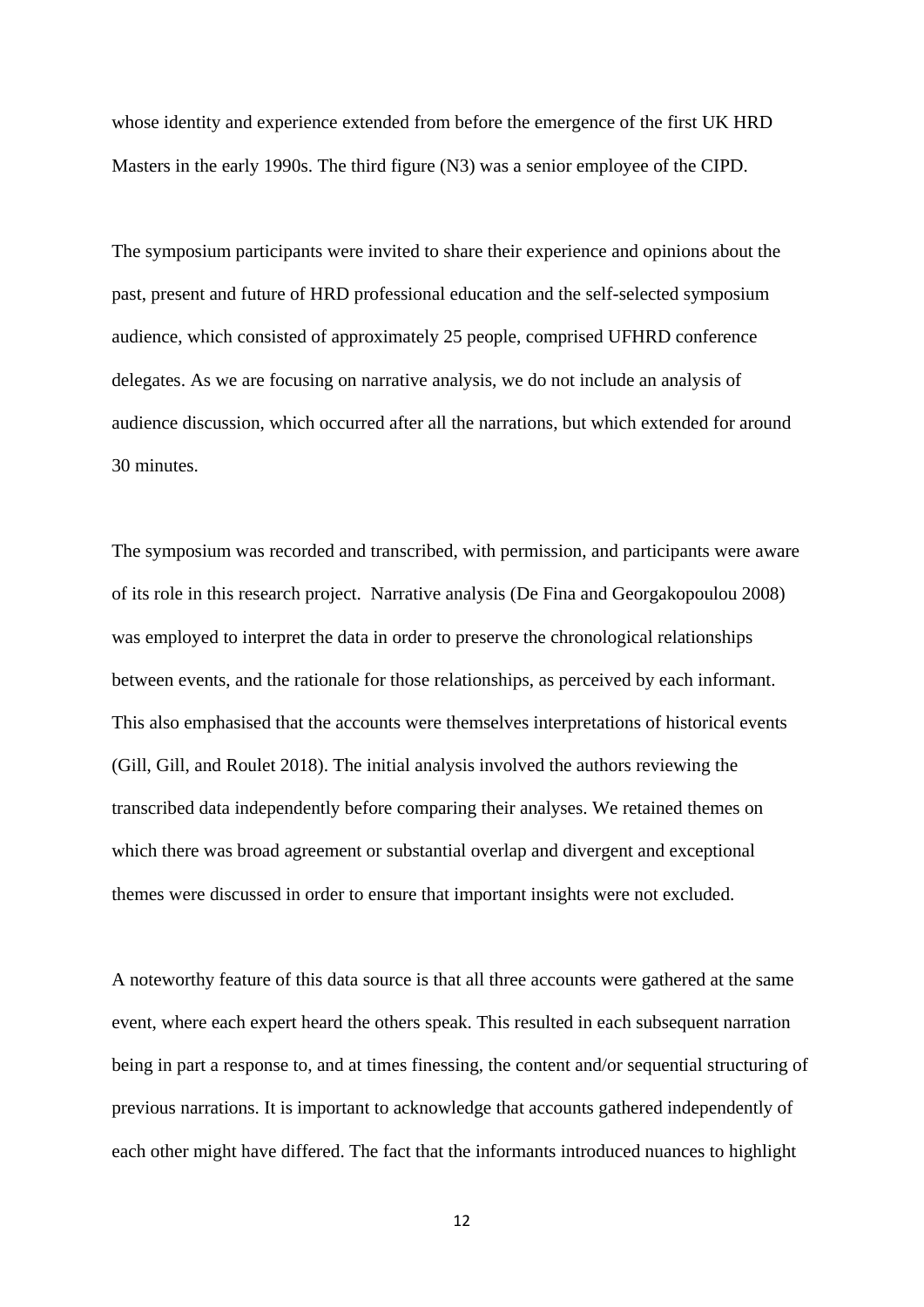differences in their own view from that of others can be regarded as advantageous for the purposes of the case study since such variations might have been more difficult to detect in independently gathered accounts. In the findings the quantitative analysis of the audit will be presented first as this mirrors the natural flow of the process, followed by narrative analysis of the informants.

### **Findings: Quantitative Analysis of Programme Audit**

All findings relate to the 2014-15 UK academic year.

The audit identified 259 award titles (e.g. MSc, MA, Postgraduate Diploma) within 187 distinct postgraduate level programmes delivered by 111 providers. In all cases at least one component course was focused on HRD and/or HRM. Of the 259 titles, 193 were CIPDaccredited and 66 were non-accredited. In many cases organizations offered multiple modes of study to achieve the same award e.g. part-time, full-time, 'on-line'; 'burst mode' or blended learning. This was taken into account in the listing process so that 'double counting' of programme providers was avoided.

HEIs represented 65% (n=72) of the 111 providers, the other 35% being offered through vocational colleges (Colleges of Further Education) (n=24) or private providers (n=15). These HEIs offered 139 of the total 259 award titles. With respect to HEIs, the figure of 72 differs from the 105 estimated by Stewart et al. (2014) to be involved in postgraduate level programme provision in HRM and/or HRD, based on 2012-13 data from UK Higher Education Statistical Agency (HESA). This may be explained by the nature of institutions that are required to provide data to HESA, which includes publicly funded universities and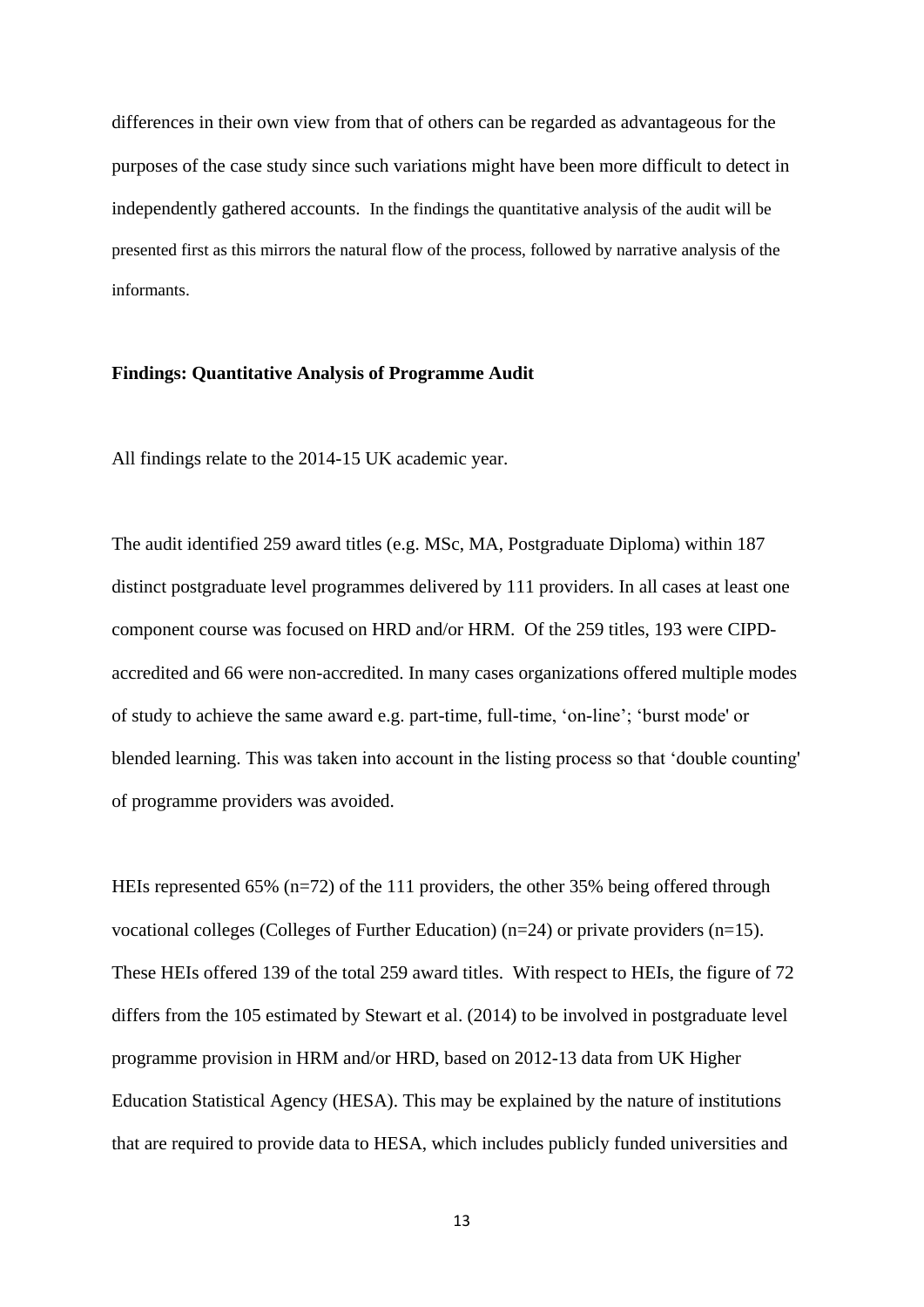other HEIs in the UK, alternative HE providers (that do not receive annual public funding) and some Further Education Colleges which provide some HE level courses. Stewart et al. (2014) also suggested that vocational colleges and private providers outnumber HEIs in HRD education provision. Clearly, our data offer an alternative perspective that may reflect change over time in the number of private providers and vocational colleges choosing to advertise course provision on publicly available search engines and directories.

Table 1 focuses on data relating specifically to HEIs. This illustrates the dominance of CIPD accredited professional education programmes offered by HEIs in the fields of both HRM and HRD. Of 80 HEI programmes in the 'core' field (rows 1 and 2), 74 (83%) were CIPD accredited. Of a further 28 programme titles designated as `International HRM', half were CIPD accredited. The remaining 31 award titles identified were focused on specialist 'areas related to HRM or HRD, the curricula for which are not accredited against CIPD approved 'professional standards' (CIPD 2020).

#### INSERT TABLE 1 NEAR HERE

55 HEIs have details of non-accredited programmes on their websites that incorporate some feature of HRD within the curriculum (this represents what providers claim to be offering; whether these programmes are actually running could only be verified through inquiries to each individual provider, which was outside the scope of our project).

Only 11 institutions in the UK include the term 'Human Resource Development' as the specific focus of their Masters level award. Table 2 shows that, within the 55 HEIs that offer non-accredited programmes, 23 programmes that we would classify as HRD do not use the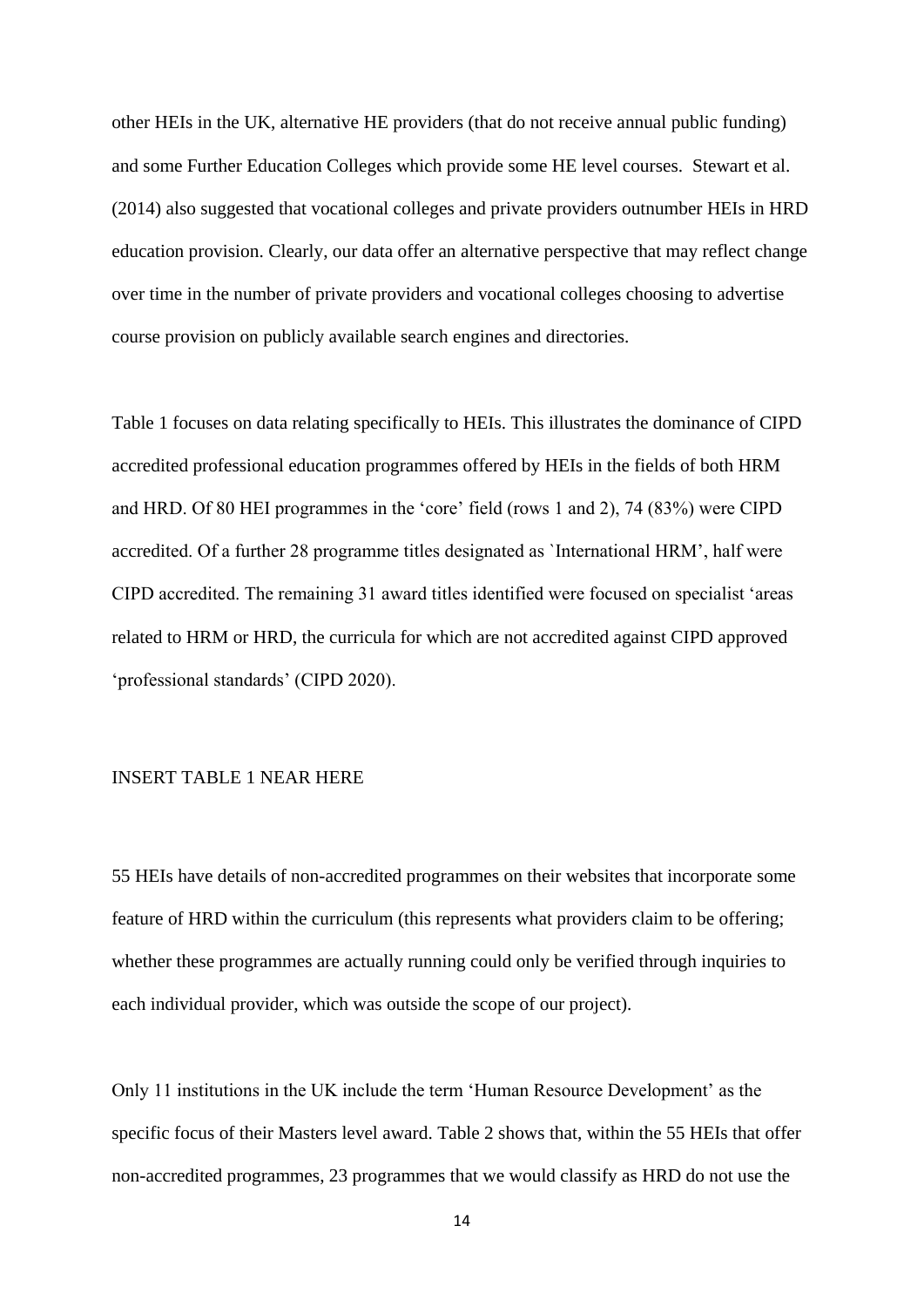term `HRD' in the programme title (nb it is possible that some of these HEIs offer more than one programme).

### INSERT TABLE 2 NEAR HERE

As noted above, the data provide evidence of the distribution across programme providers of six modes of delivery: full-time, part-time; 'burst' mode (block-delivery); distance learning; on-line course delivery; and blended or 'mixed modes' of delivery. Table 3 shows the different modes of delivery broken down into CIPD accredited and non-accredited programmes. This shows that around half of programmes are offered in part-time mode of attendance, for which teaching sessions typically occur on a weekly basis during academic terms with attendance expected for about 6-8 hours per week over the duration of the programme. This mode of programme provision is designed for students who are already in employment, providing an opportunity for post-experience and work-related study in the HRM/D field although data from HEI websites suggests that only 27% of these programmes explicitly require applicants to have current or previous work experience. Currently full-time modes of study account for around one-third of provision. However, only ten of the 77 full time programmes (eight of which are CIPD accredited) explicitly offer some form of work experience as a part of their course offering.

## INSERT TABLE 3 NEAR HERE

The data suggest that course providers in UK have been slow to develop other modes of study. Only two HEIs and one vocational college indicate a mixed or blended learning mode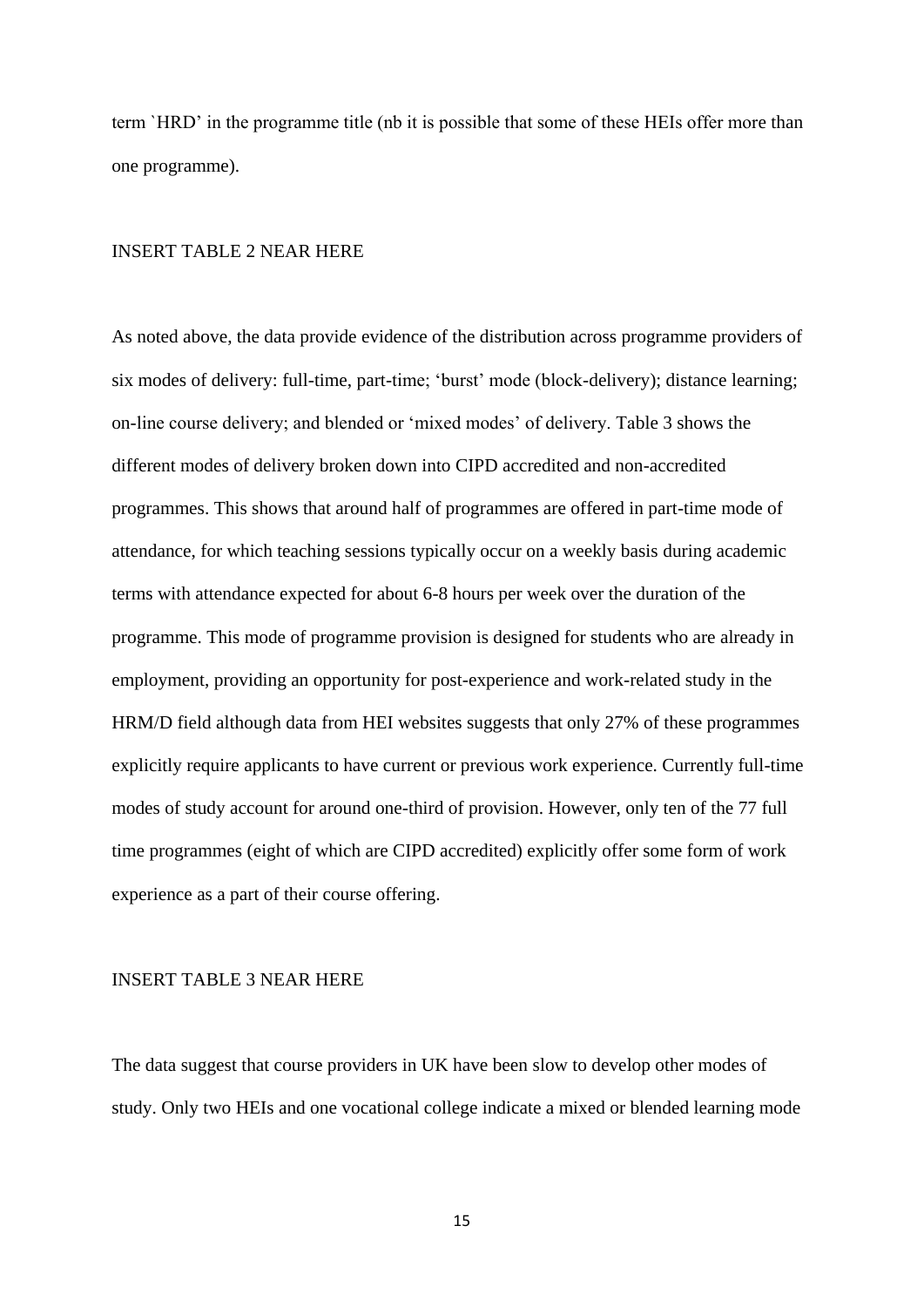for these programmes; the remaining eleven are all private providers. Half of the distance learning providers also come from the non-HEI sector.

Web-site data from the programme providers also give some indication of the different learning processes included within some provision (Table 4).

### INSERT TABLE 4 NEAR HERE

Traditional, classroom-based, face-to-face delivery continues to dominate learning and teaching within UK HRD programme providers. On-line resources often provided on an institutional virtual learning environment, are provided as supplements to this form of delivery. Field visits and guest speakers form a published feature of a few courses.

In summary, it was found from the audit that while HEIs dominate UK programme provision, over a third of providers are privately run organizations or vocational (Further Education) colleges. The audit also suggests that HRM programmes may be offered by fewer independent private providers (PP) and FE colleges than was once the case (Stewart et al. 2014). When non-accredited programme provision is included in the analysis it is likely that HEIs are at least as represented within the population of HRD programme providers as vocational colleges and private providers. In the UK, Business Schools and management departments continue to dominate programme provision. However, providers appear to be moving into areas that UFHRD might seek to claim, but which are not called HRD; for example, OD and coaching. Finally, our analysis reveals that traditional media and modes of learning continue to dominate UK programme provision, confirming the observations of Stewart, Mills and Sambrook (2015).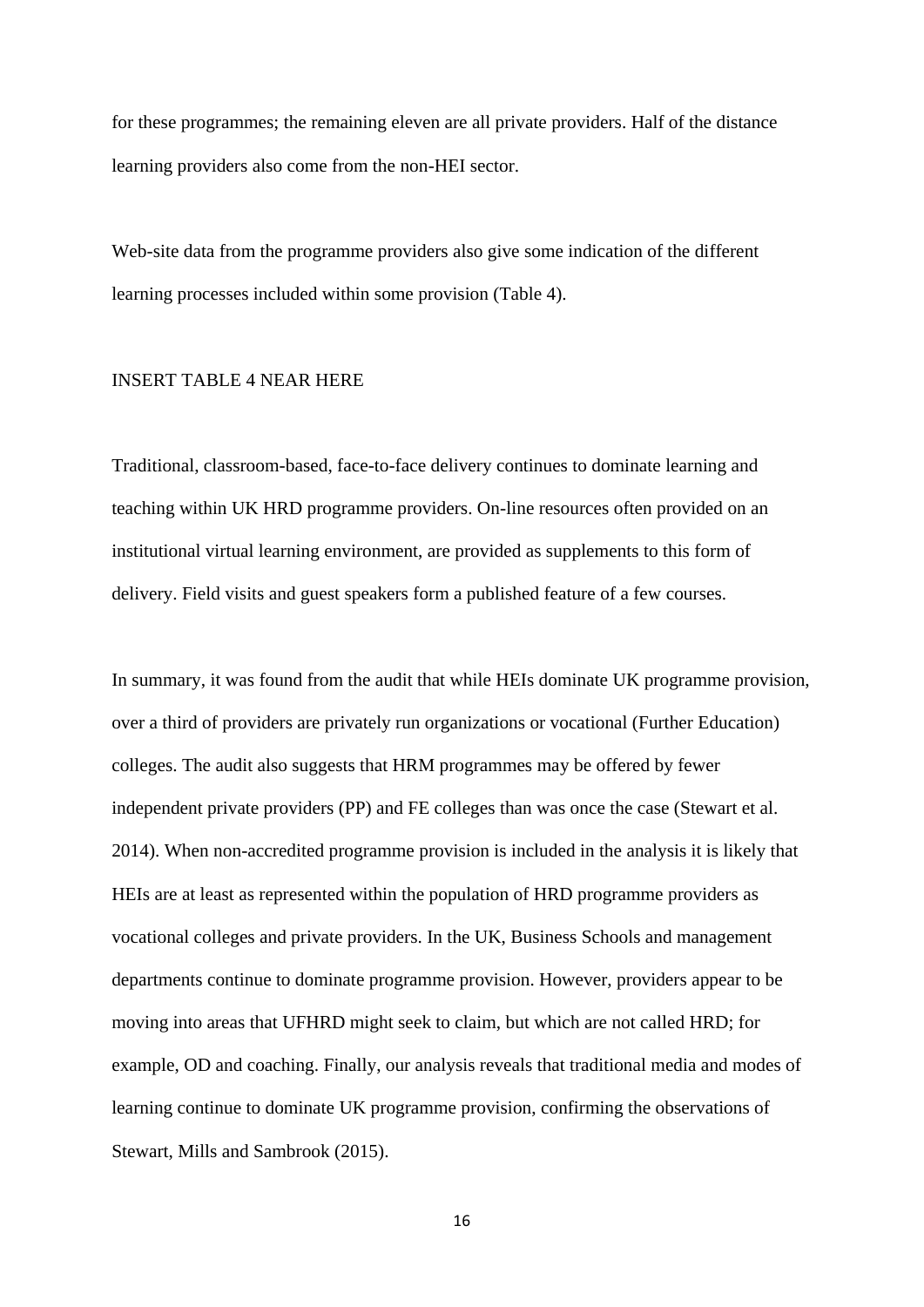# **Narrative analysis of key informants' accounts: subjugation, survival and shared interests**

In this section we present the narrative analysis of key informants' accounts about the trajectory of HRD professional education. From among several varieties of narrative analysis (Caine, Estefan and Clandinin 2013), for the purposes of this study a conventional approach was taken (De Fina and Georgakopoulou 2008). Our approach takes the narrations at this symposium as data relating to our phenomenon of interest (the change in HRD professional education provision over time) and considers the representational form of the narrations.

In examining the representational form, our analysis was informed by Clark and Salaman's (1998) emphasis on the way in which `guru narratives' construct the reality they describe. The narratives in our data set present an involvement in 'epic' events of initiation, change and danger in the occupational field but they each offer different interpretations of past events. One of our respondent's narration (N1), whose experience "goes back rather more than 30 years", depicted deterioration and decline in the [HRD] profession, observing that: "a very key issue (is) the role of the professional body…the merger (between IPD and ITD) took place and it was much more difficult to get … professional recognition, it never fully achieved that" and its educational provision. Another respondent (N2) provided a more resilient narrative suggesting adaptation by the field who stated that although pure "Masters in HRD has declined… increased provision of HRD [now occurs as it is] in [every] CIPD programme". The third respondent (N3), whose perspective was from the more dominant HRM field, provided a narrative imbued with a unitarist, harmonious, even 'romantic' (Clark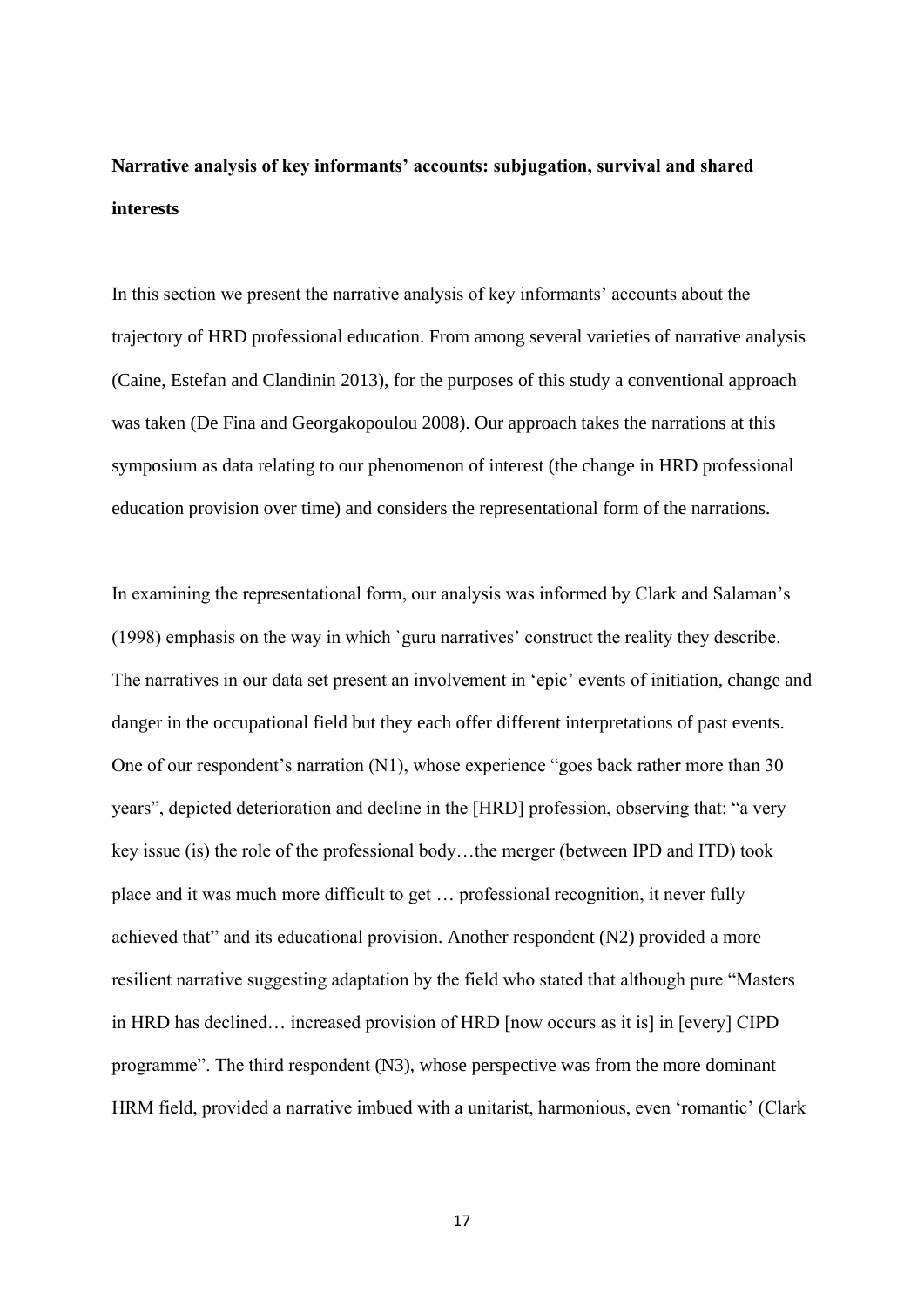and Salaman 1998) stance. This narration emphasised that HRD is a "priority for CIPD" and that: "if there is an irreducible transformational core of HR it's the HRD space".

As the analysis progressed, all four authors reviewed and re-reviewed the transcribed data independently to identify and agree themes within the 'epic narratives' on which there was broad agreement or substantial overlap. Divergent and exceptional themes were discussed in order to ensure that important insights were not excluded. The resultant analysis highlights four interrelated themes concerning the relationship between HRD and HRM woven through those accounts. First, tensions inherent in professional education provision, second, that of HRD ceding control to, and becoming subjugated to, HRM; third, that of HRD's survival; and fourth, that of HRM and HRD having shared interests.

## *The social tensions of professional education*

An area of similarity across all three narratives in relation to HRD professional education is a recognition of a tension between professional education as a basis for maintaining an 'elite' professional status in the HRD field, and the achievement of social aims of widening participation in professional education and practice. N3 and N1, for example, reflected on the opportunities presented by 'low-status' modes of study and provision of accessible qualification pathways through National Vocational Qualifications 'from a social inclusivity point of view… places where people can start off from a fairly unpromising origin and get to fairly senior levels and that should always be there'.

### *Subjugation*

Both N1 and N2 emphasised the importance of professional education providers to improve the status of the field of HRD through developing Masters Programmes and described their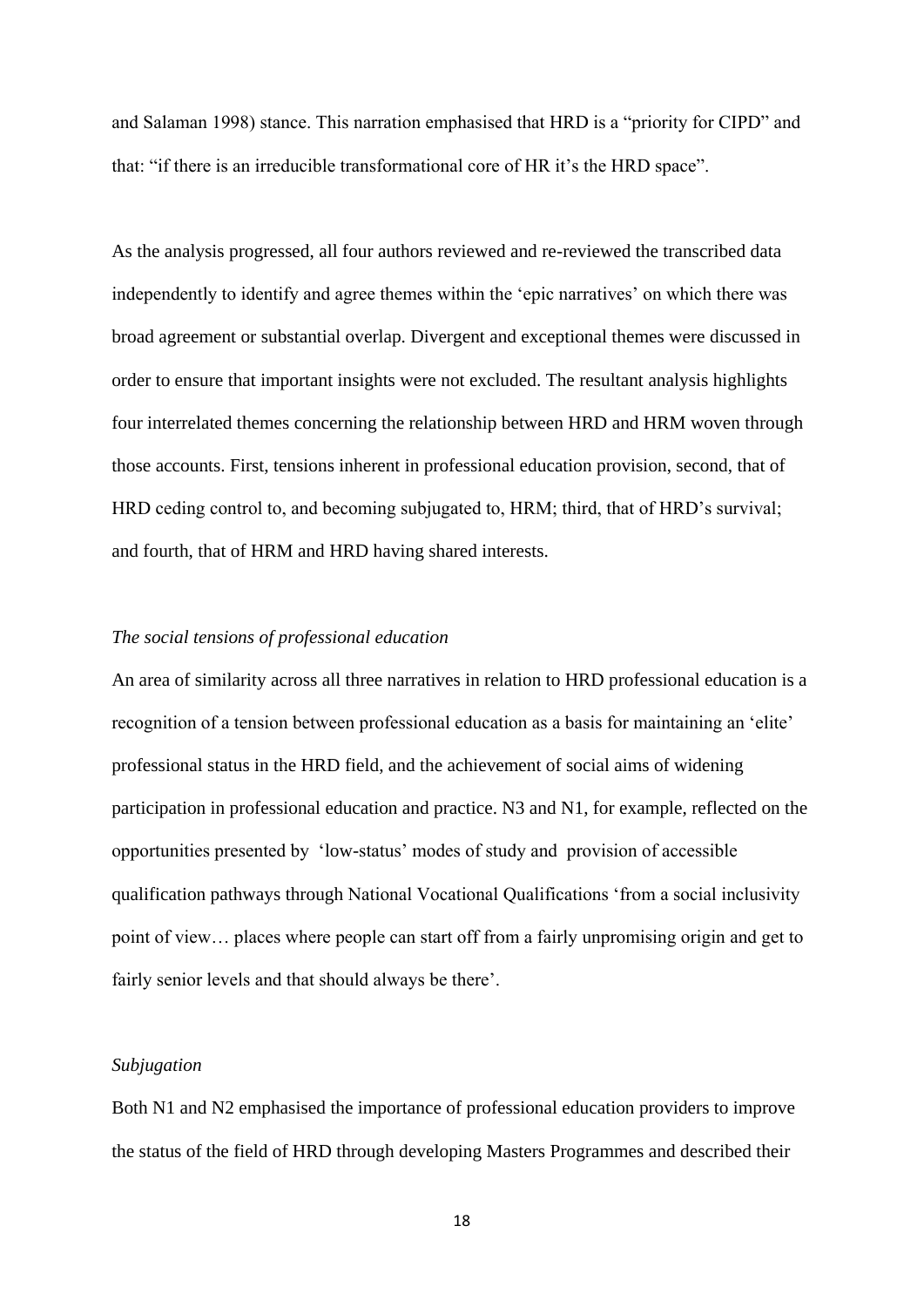involvement in this activity in the late 1980s. They also related their participation in the founding of the UFHRD through the 'Euston Road Group' (a reference to the location in London at which the group met), formed in 1991 as a collaboration between HRD scholars, the ITD and the newly established UK National Council for Vocational Qualifications (NCVQ), the initial purpose of which was to regularise vocational training and education in UK (Stewart and Sambrook 2012; Reid et al. 2004). At the same time, N1 and N2 recalled initiatives to 'develop journals with HRD in the title' (N1) and 'developing [links] to HRD scholarly associations in the USA' (N2).

Within the narrative sense of 'epic' events in the field of initiation, change and struggle (Clark and Salaman 1998) the narrations of N1 and N2 communicate the speakers' predispositions towards the goal of professional independence. N1 highlighted the potential for autonomy and distinctiveness between HRD and HRM through the establishment of distinct HRD artefacts including books and scholarly journals and international collaboration between scholars enabled especially by the affiliation between the UK UFHRD and the AHRD, which is also represented in Asia. The narrative of N1 interpreted the `very key issue' of the merger of ITD and IPM (resulting in the CIPD) in the 1990s as a 'thwarting' of this pioneering work. N1's account describes deterioration and decline in the HRD profession following this pivotal event. This narration communicated N1's interpretation that the establishment of a UK professional body led to failure of the HRD professionalization project which made it 'much more difficult to get ... HRD professional recognition, it never fully achieved that'. For N1, the merger represented a ceding of control of the professional education curriculum, with increasingly positivist and performative HRM-based assumptions for socialization into professional practice undermining the pluralist, developmental, interpretivist/constructionist paradigms that informed HRD professional education.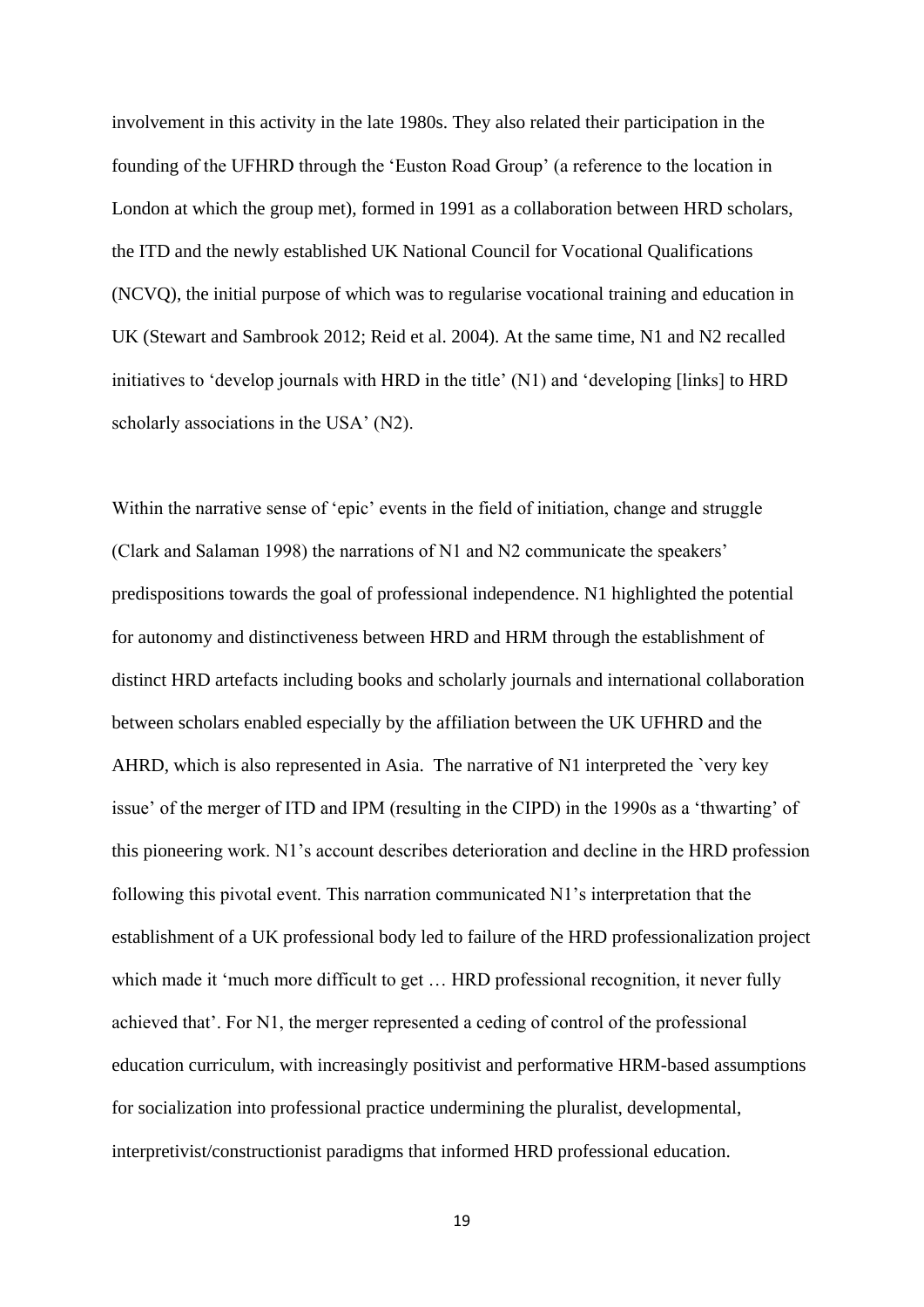### *Survival*

Whilst the narrative of 'subjugation' is evident from the analysis of the N1 transcript, N2, described the period since the ITD / IPM merger as 'HRD survival' rather than depicting it as decline.

The narrative of N2, whilst consistent with that of N1 in viewing the merger of ITD and IPM as pivotal for HRD professional education, also offered a different interpretation of the outcome, arguing that 'increased provision of HRD [now occurs as it is] in [every] CIPD programme'… such that 'the effect of that [merger] is that it has increased provision of an HRD education …nobody can get a CIPD approved [qualification] without human resource development'. Thus, the HRD field continues to inform specialist and generalist professional education curricula; N2 asserted that "the curriculum content has changed …will be very different to what people study in …a specialist HRD qualification now…".

## *Shared interests*

A third narrative concerning the relationship between HRD and HRM was one of shared interests between the two fields with them having more in common than not, such that HRD has an essential role to play in their combined fate. For example, the data from N3 highlighted HRD field assumptions about learning, change, individual and organizational development as influential on the HRM professional paradigm since the formation of the CIPD. N3, a senior official of the CIPD (whose contributions were made having heard N1 and N2), emphasised positive outcomes of the IPM/ITD merger in the 1990s on professional practice. This challenged the view of N1 that the HRM field was 'trapped' in a 'business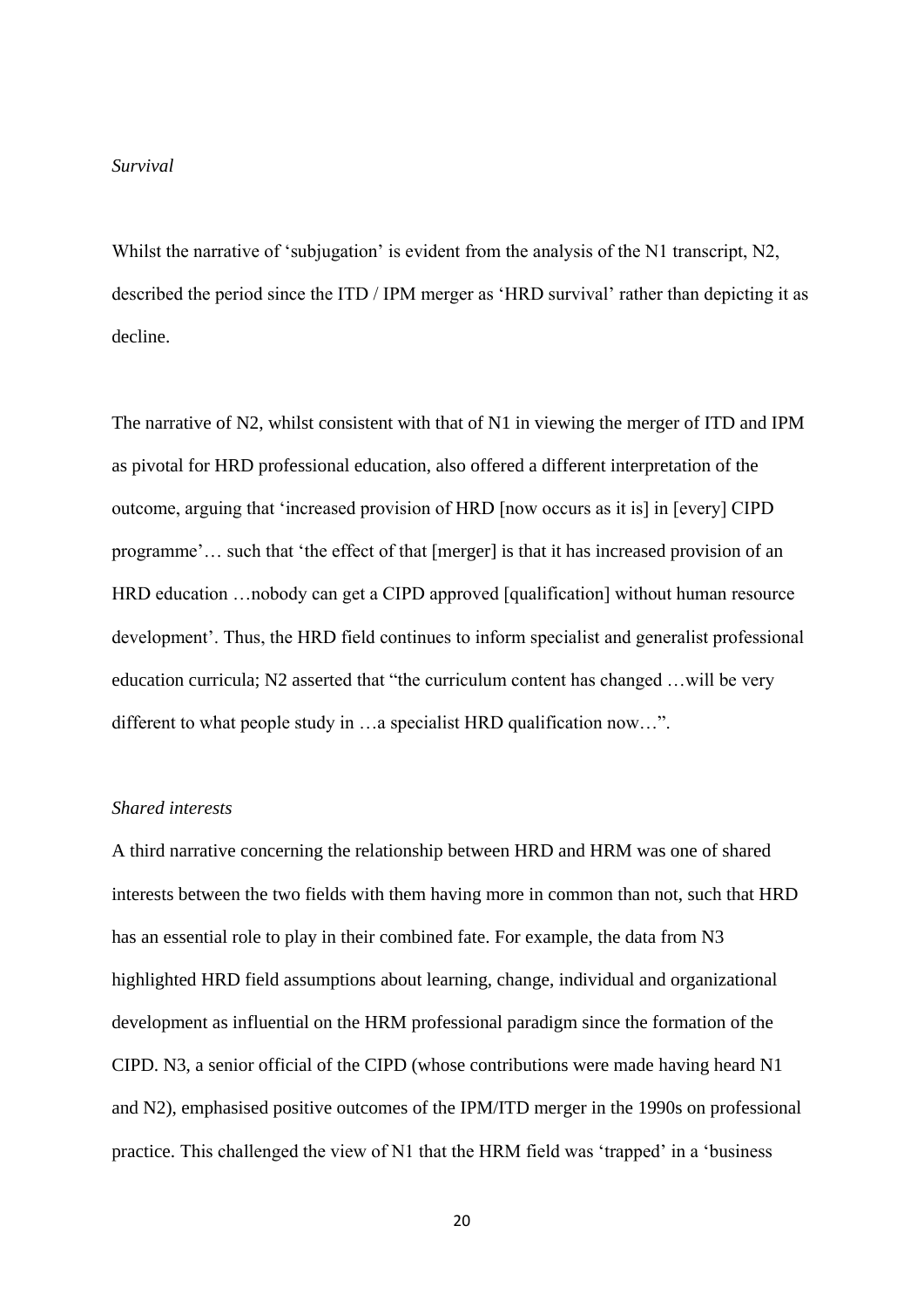performance model' underpinned by a managerial functionalist paradigm. It also presented a more optimistic view than that of N2's emphasis on (mere) survival. N3 suggested that; 'if there is an irreducible transformational core of HR it's the HRD space'. N3's narrative was characterised by reference to contemporary examples of important issues in the HRM field: 'if you look at engagement, if you look at employee relations, reward, if you even look at service delivery there's an HRD transformational way in which you can do things, it's very much about creating change, agility, adaptability, building trust, integrity…'.

## **Discussion**

In this section we reflect on the meaning and implications of the data from both sources and in relation to the literature.

The data appear to support concerns about a reduction in the provision of professional education labelled explicitly as HRD in the UK. While directly comparative data were not available, Walton et al. (1995) indicated that 56 HEIs were offering Master's level programmes specifically focused on either HRD, Training and Development or HRD related areas. Our audit identified that this number had fallen to 11 institutions. Programmes in the whole field of HRM/HRD were offered by 72 HEIs. The CIPD HR Professional Map has an emphasis on values-based decision making (CIPD 2020), championing better work and working lives and, thus, appears to have a greater emphasis on HRD with concepts such as the development of professional values and behaviour including ways of thinking and acting, as compared to previous versions. This, to some degree, stems from research into HR professionalism (Baczor and Zheltoukhova 2017, 5) that identified a gap 'between the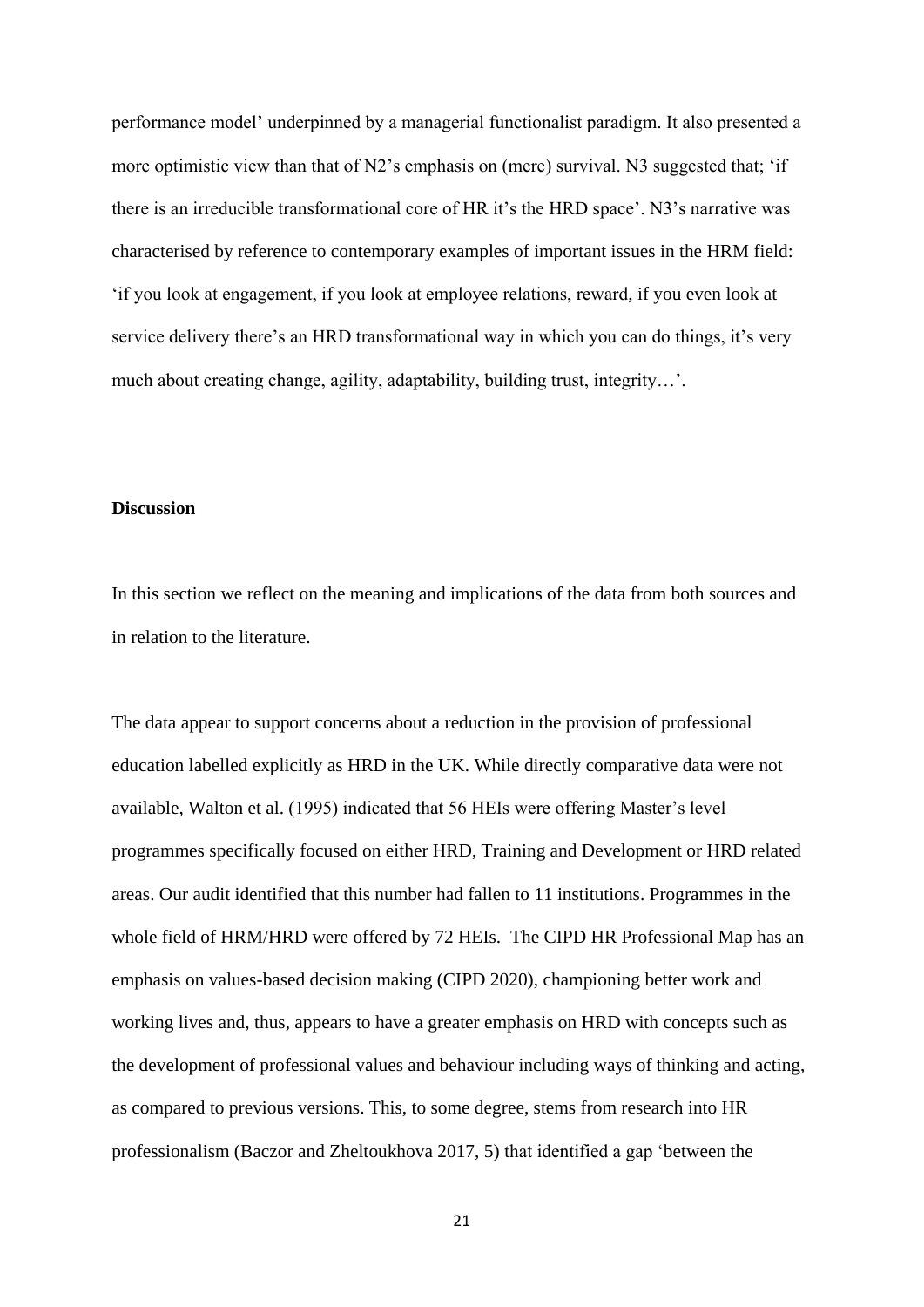ambition to uphold ethical values and actual practice' and a greater allegiance with the organisation than the profession, which differs from other research concerning professionalism where the opposite has been found (Gouldner 1957). Nevertheless, without the curricular implications it is not possible to know what influence this will have.

Later, we suggest that our audit be repeated in the 2024/25 academic year, when the latest version of the CIPD `profession map' should have begun to filter through to programme provision. As an indicative exercise for the purposes of this paper, in 2020 we revisited Master's provision by UK HEIs featuring the phrase `Human Resource Development' in programme titles. There is one new instance - that is, an institution that did not offer a programme with HRD in the title in 2014-15 and now does (Birkbeck, University of London). Of the 11 institutions offering such programmes in 2014/15, only 6 continue to offer programmes with HRD in the title. Of those 11 institutions, 4 continue to offer programmes with HRM in the title. In other words, those institutions are still providing professional education in the area of human resources but appear to have ceased to use the title `HRD'.

Furthermore, in contrast with professional education for traditional professions, very few 'top-ranked' and research-intensive institutions offer professional education in either the HRM or HRD fields. 13 HEIs listed in the 2019 Russell Group list (of 24) are included in the list of CIPD providers (18% of the 72). A further 11 of the HEIs offering CIPD programmes are not post-1992 institutions. This leaves 47 HEIs (65%) that are labelled as post-1992 Universities. This suggests that both HRM and HRD fields face status legitimacy challenges associated with their professional education programmes.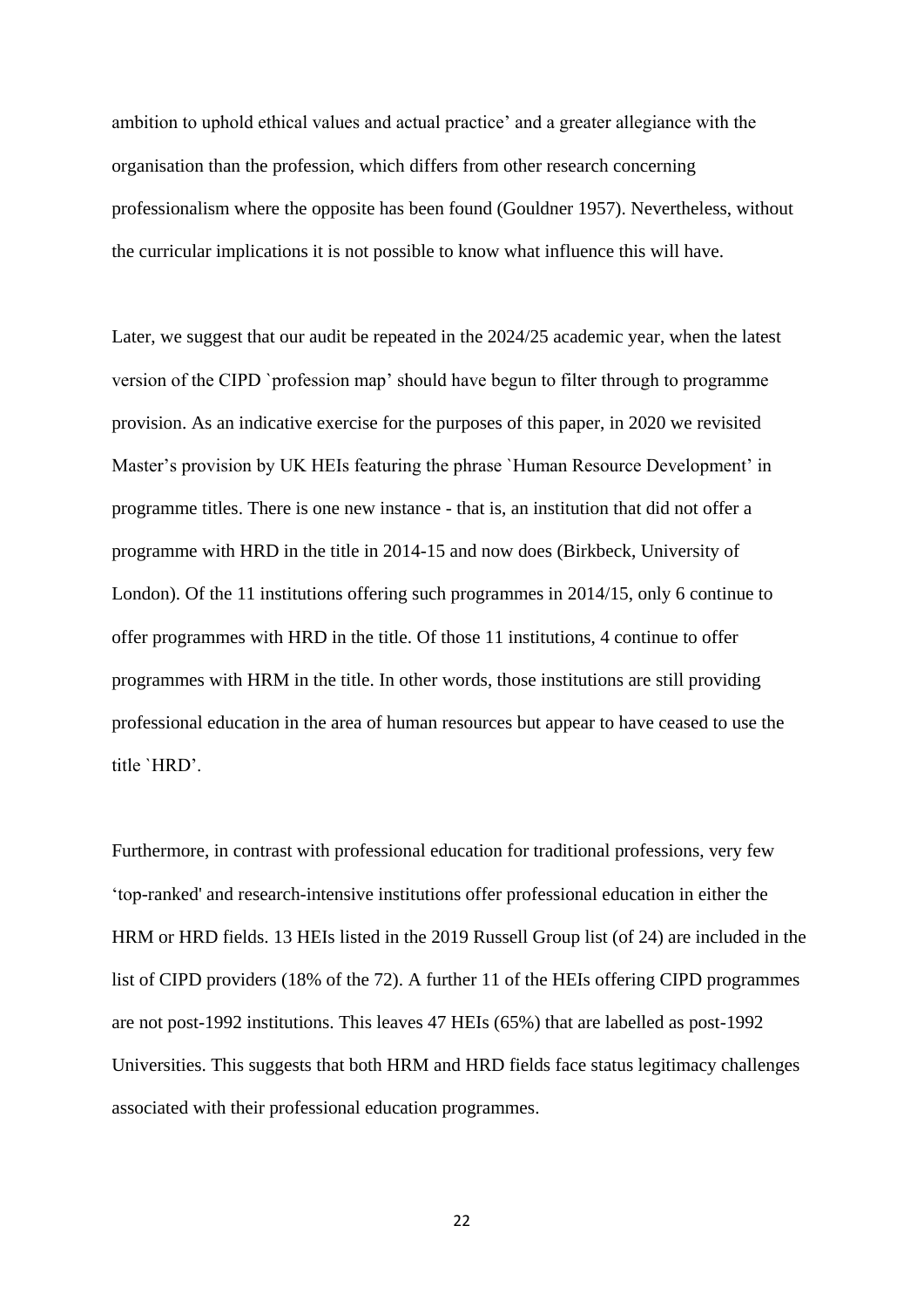However, whether the reduction in HRD-titled programmes means that there has been a decline in HRD professional education provision overall is less easy to discern. The fact that the number of programmes using such specialist terms as titles outnumbers those using HRD suggests a fragmentation of the field into component activities - such as organizational design and development, coaching, leadership and change management. The lack of explicit linkage between educational provision and HRD as a profession also means that programmes can be undertaken by senior managers and others who are not necessarily HRD specialists. In other words, as noted by Auluck (2006), this may be associated with a dispersal of traditional HRD activities to line managers and outsourcing organizations.

This could be regarded as evidence of a decline in HRD per se. However, it may indicate a significant characteristic, affecting both HRD and HRM, which is that - certainly relative to more traditional, established professions - the field has a degree of porosity. The extent to which HEIs offer non-accredited programmes may indicate relatively weak boundaries in the field, in the sense that the CIPD clearly has only partial control over HRD professional education provision. For example, non-accredited courses will possibly not include the knowledge identified by the profession as deemed important to practice. Furthermore, there is no requirement for HRD functions in work organization to be undertaken by HRD professionals. Although membership of the CIPD is predicated on successful completion of an accredited form of professional education, there is no associated 'licence to practice' requirement in either the HRM and HRD fields (Pritchard 2010; Lengnick-Hall and Aguinis 2012).

Since the data for this study were gathered, researchers have focused on pedagogy in HRD education, particularly in relation to reflective learning are (Griggs, Holden, Rae, and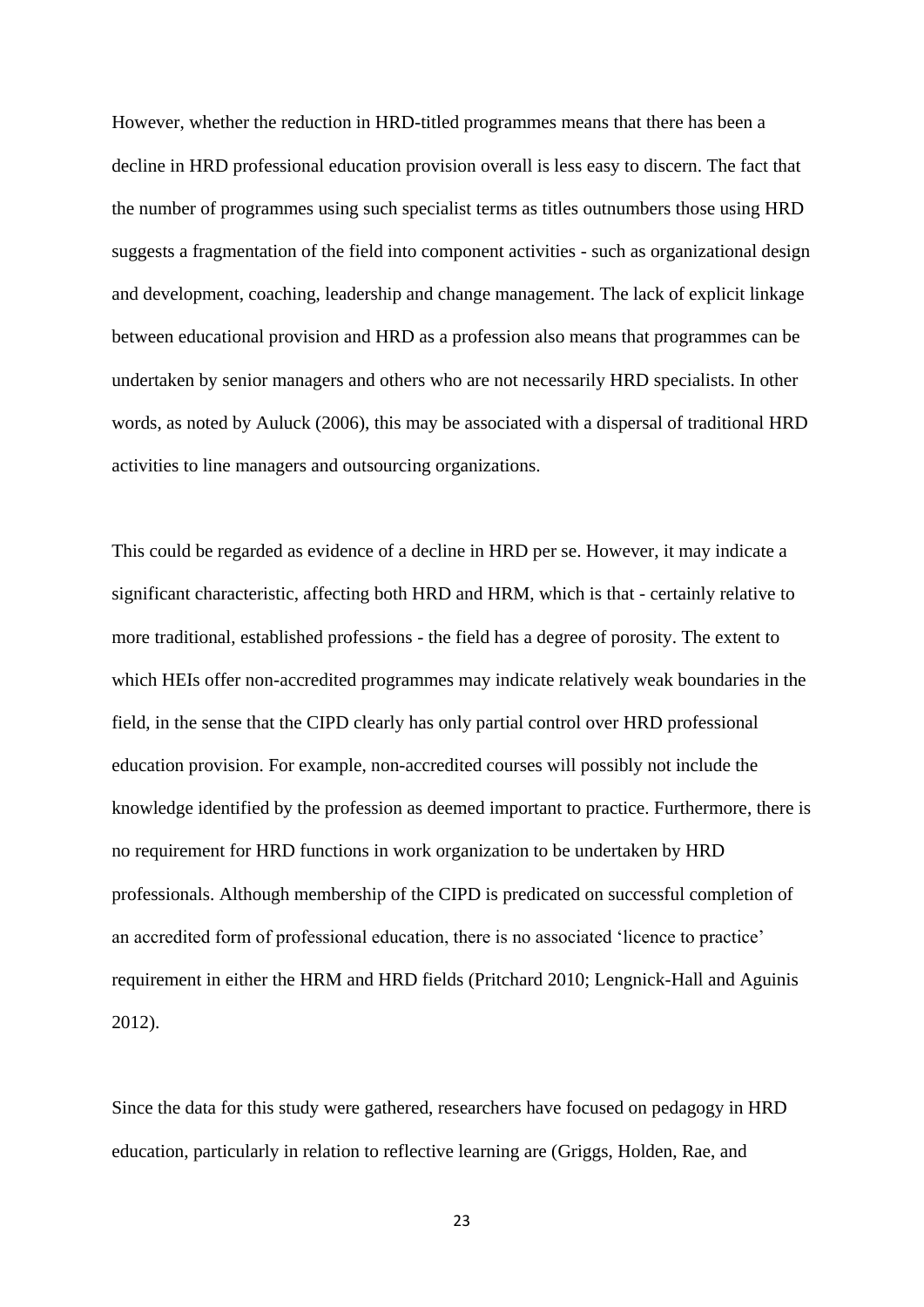Lawless 2015) and the contribution of continuing professional development to the HR role (Mackay 2017) but no empirical studies have been published that analyse HRD professional education course provision. Therefore, the continuing effect of the porosity between the HRD and HRM boundaries that we identify here in relation to professional education, is an issue requiring further research attention.

Porosity means, among other things, that the boundaries of the field are inevitably weak. It is difficult for the CIPD, for example, to establish a clear distinction between work activities that lie inside and outside its remit and concomitantly, to approve and regulate the `professionals' by whom such activity can be carried out legitimately. There are few barriers to the movement of actors across those boundaries, hence managers (for example) can engage in learning and development activity without being HRD professionals or ever having undergone HRD professional education. Similarly, a freelance person can become qualified in coaching and practise as an executive coach without necessarily identifying with, or having any affiliation to, HRD as a profession.

This appears to represent what could be framed as a dilemma for HRD as a field. On the one hand, does HRD retain the aspiration to become an established, boundaried profession, with the knowledge that it may be in a weak position to do so - given, for example, the porosity of the field and its less dominant, albeit important, relationship to HRM within the CIPD? Or, on the other hand, does it embrace the benefits for the field of engaging a wider population in learning and development activity - such that a greater number of people working in organizations are `HRD literate' even if not HRD professionals?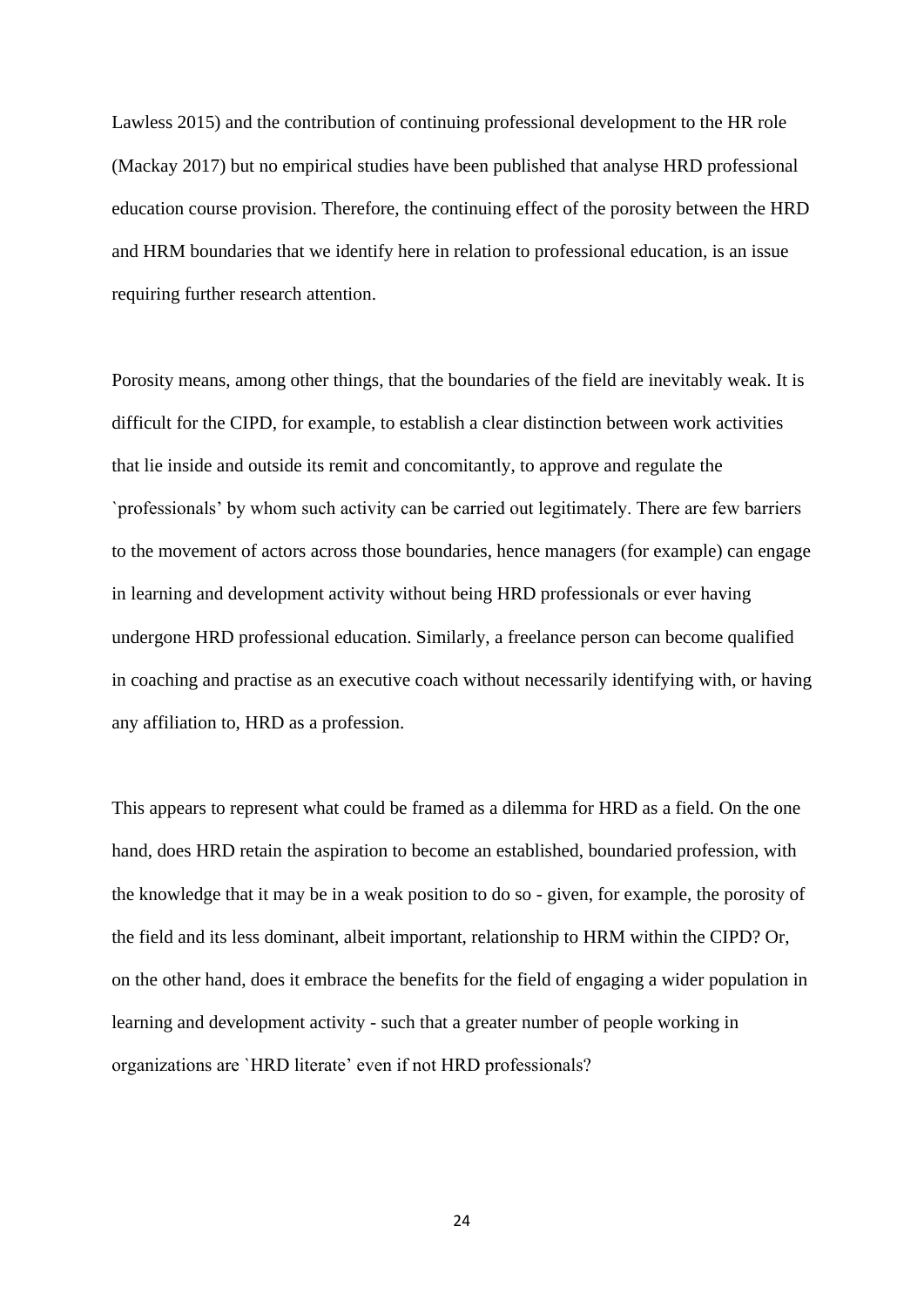The evidence from our study may suggest a tendency towards the latter scenario in practice. Yet this could mean that while HRD professional education for the purposes of establishing a definable, aspiring profession is in decline, HRD professional education may have become dispersed in a way that has the advantage of reaching a wider audience of organizational actors.

### *The symbiosis of HRD and HRM*

To a large extent, existing theories of professionalization appear to rely on a binary distinction between 'success' and 'failure' in professionalization projects (Hodgson, Paton and Muzio 2015; Trede 2012). In our view, this struggles to account for the nuances of interdependence that appears to characterise the fields of HRD and HRM; for example, the presence of advantages as well as disadvantages, ambivalence about the desirability of professionalization for HRD and the mutuality and interdependence of the relationship between HRM and HRD.

Thus, a further theme for discussion is that of the relationship between HRD and HRM. The narrative analysis revealed three ways in which this relationship was framed by our key informants, those of subjugation, survival and shared interests. We offer an interpretation that may be capable of integrating those themes, which is that of the relationship between HRD and HRM as symbiotic.

The concept of symbiosis, of which there are three forms, comes from biology. The interdependence between HRD and HRM corresponds to the notion of `mutualism', which is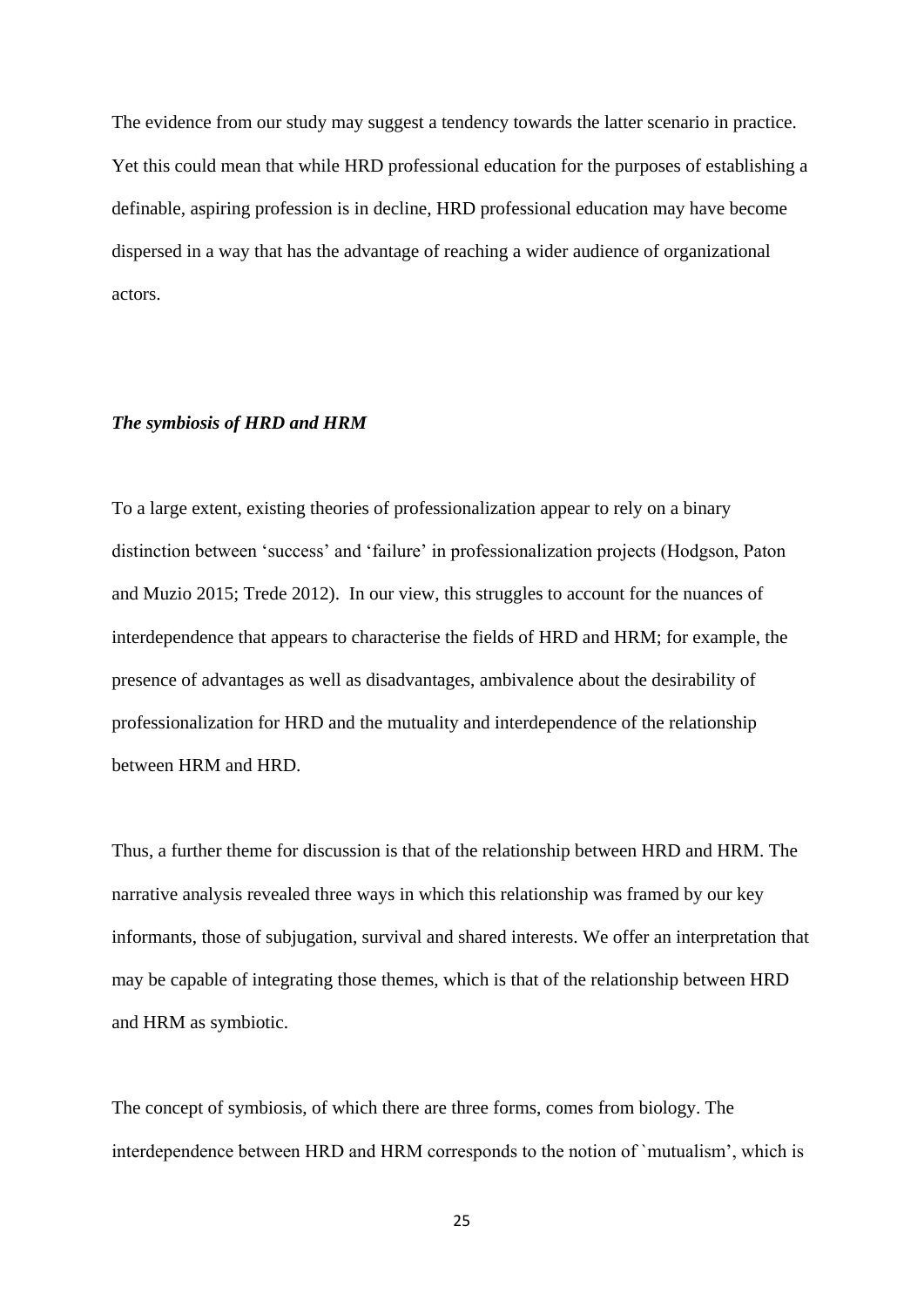characterised by reciprocal and mutual benefit arising for both parties (the other two forms of symbiosis are parasitism, in which the host is harmed by the dependent organism; and commensalism, in which the host is unaffected). Thus HRD, in this instance the less dominant partner, is able to sustain its activities. At the same time, it assists HRM, the host profession, in its capacity to adapt to changes in external and, in an organizational environment, corporate conditions. Mutuality implies that both parties are better off together than becoming separate, yet they may still experience tensions and conflict.

This rejects a simplistic alignment with any of the stances in the narrative analysis, and at the same time allows all to co-exist. Thus it allows that the fields may at times be in opposition, with HRD subjugated to an HRM field 'trapped' in a 'business performance model' (N1) underpinned by a managerial functionalist paradigm (Brown, Caldwell, and White 2004); it allows that the merger resulting in the CIPD has enabled HRD to survive; and it allows that the relationship between HRM and HRD may sometimes be experienced as unitarist and harmonious, as in N3's possibly 'romantic' stance (Clark and Salaman 1998). The concept of symbiosis also has the distinct advantage over existing concepts (such as `emergent profession') that it enables the notion of `professionalization project' to become more nuanced and less mono-dimensional and normative. From this perspective, the prevalent notion of `emergent professions' (McEwen and Trede 2014; Young and Muller 2014) may be unhelpful as it implies that a profession will, or should eventually, succeed in `emerging' or 'failing' in this aspiration.

Describing HRD as a symbiotic profession in relation to HRM also entails a shift from the metaphor common to traditional theories of professionalization of a 'territorial campaign' characterised by struggle and contestation to occupy and control an autonomous professional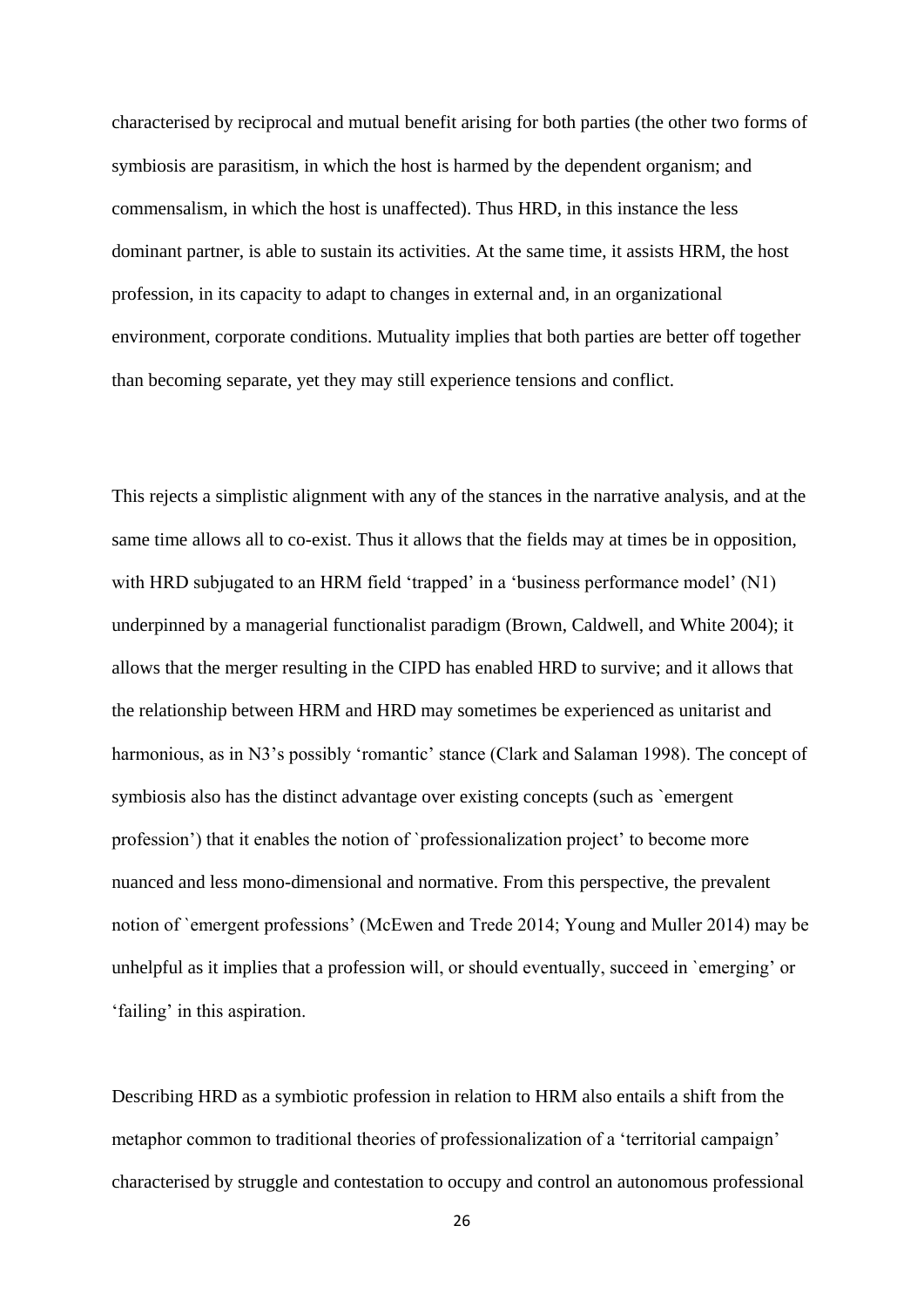'space', to a focus on the ecology of `professionalising'. Significantly for HRD, we suggest, although a symbiotic profession might be considered to have failed in its professionalization project, paradoxically, a symbiotic profession can best succeed by failing to become a fully autonomous profession.

In particular we highlight three benefits to HRD of this `paradoxical failure'; first, HRM professional education includes a compulsory, foundational HRD curriculum; second, in matters of scholarship and knowledge generation HRD maintains considerable autonomy; third, HRD informs responses by the HRM field to changes in the corporate environment.

Those involved in professional education might, therefore, question the normative desirability of the achievement of absolute professional 'territorial' boundaries. Whilst scholars and professional organizations such as the Society for Human Resource Management (SHRM), the Association for Talent Development (ATD) and the UK CIPD have continued to debate differences between the fields of HRD and HRM, these debates have had little resonance for many practitioners, many of whom self-identify with a professional practice generally concerned with people in work organizations, taking into account their management as well as their learning and development (Werner 2014).

Concerns will no doubt be raised that acknowledgement of its symbiotic status threatens to diminish the visibility of the label `HRD'. The stark reality seems to be that not only has the CIPD adopted the phrase `learning and development' in preference to `HRD' but also the number of UK HEIs offering HRD-titled Masters programmes has reduced by more than a third (from 11 down to 7) since our original audit. Such a decline in both practitioner and HE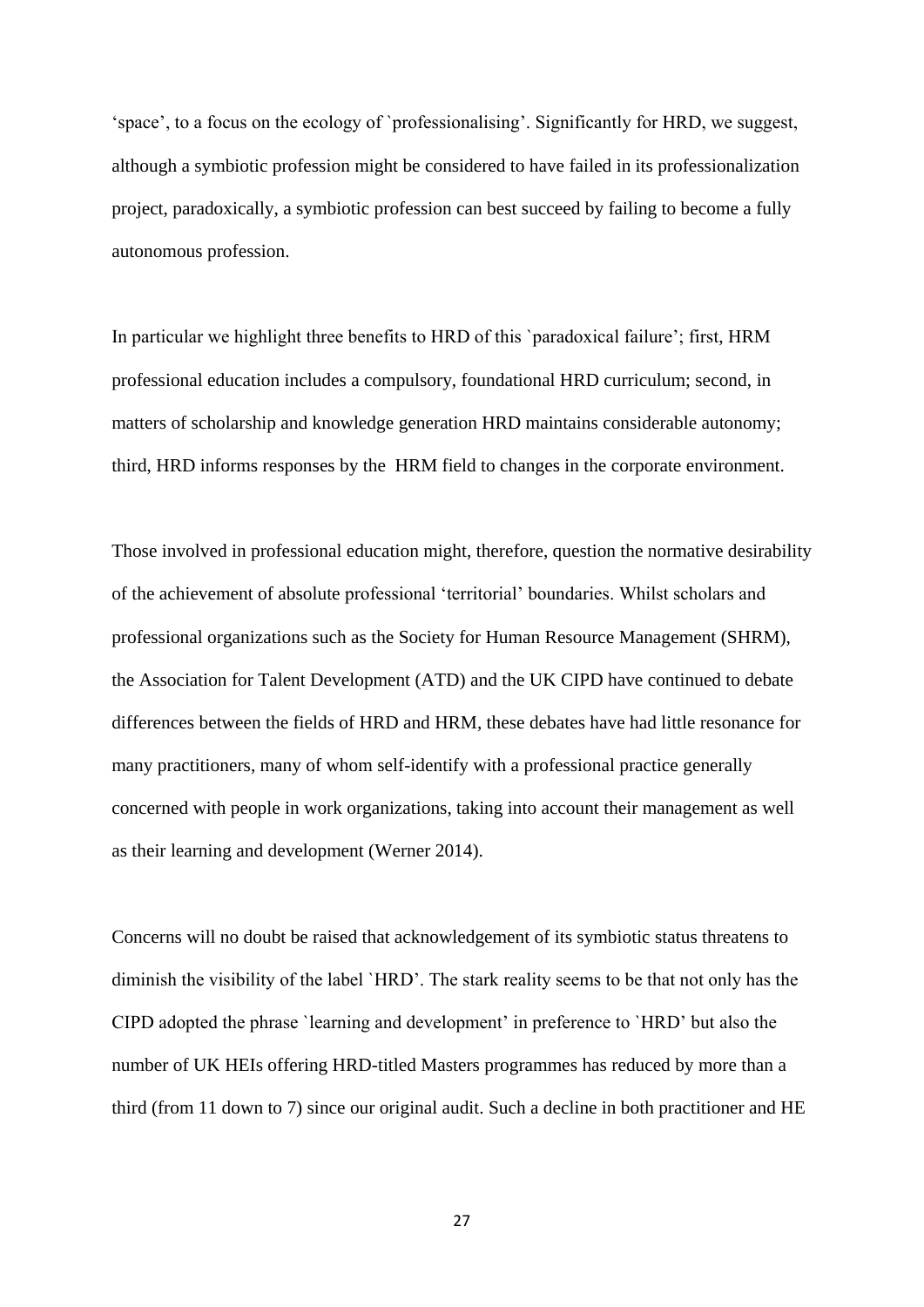professional education spheres may appear at odds with continued advocacy for `HRD' as the title of a distinct profession.

### **Limitations and Further Research**

Whilst our analysis assesses audit data of programme provision it does not include information about numbers of students enrolled on professional education programmes. The qualitative data in this study are based on a small, purposive sample of field experts. Future research could expand on this, for example by gathering interview accounts from a larger sample.

Clearly our audit form 2014-15 would benefit from being repeated. We suggest that the most suitable opportunity may be after a decade, in the 2024/25 academic year, when the latest (2020) version of the CIPD `profession map' should have begun to filter through to programme provision.

As discussed, this paper has been concerned with a single country location. We have justified that focus, and have set the paper within its international (HRD) context, particularly with regard to the UK compared with the USA. An opportunity for further research is to investigate HRD educational provision internationally. Further research is also needed into the theory of professions and professionalization processes. We hope that future analyses and accounts of the field of HRD will question and critically examine assumptions that HRD should aspire to be an independent profession.

## **Conclusion**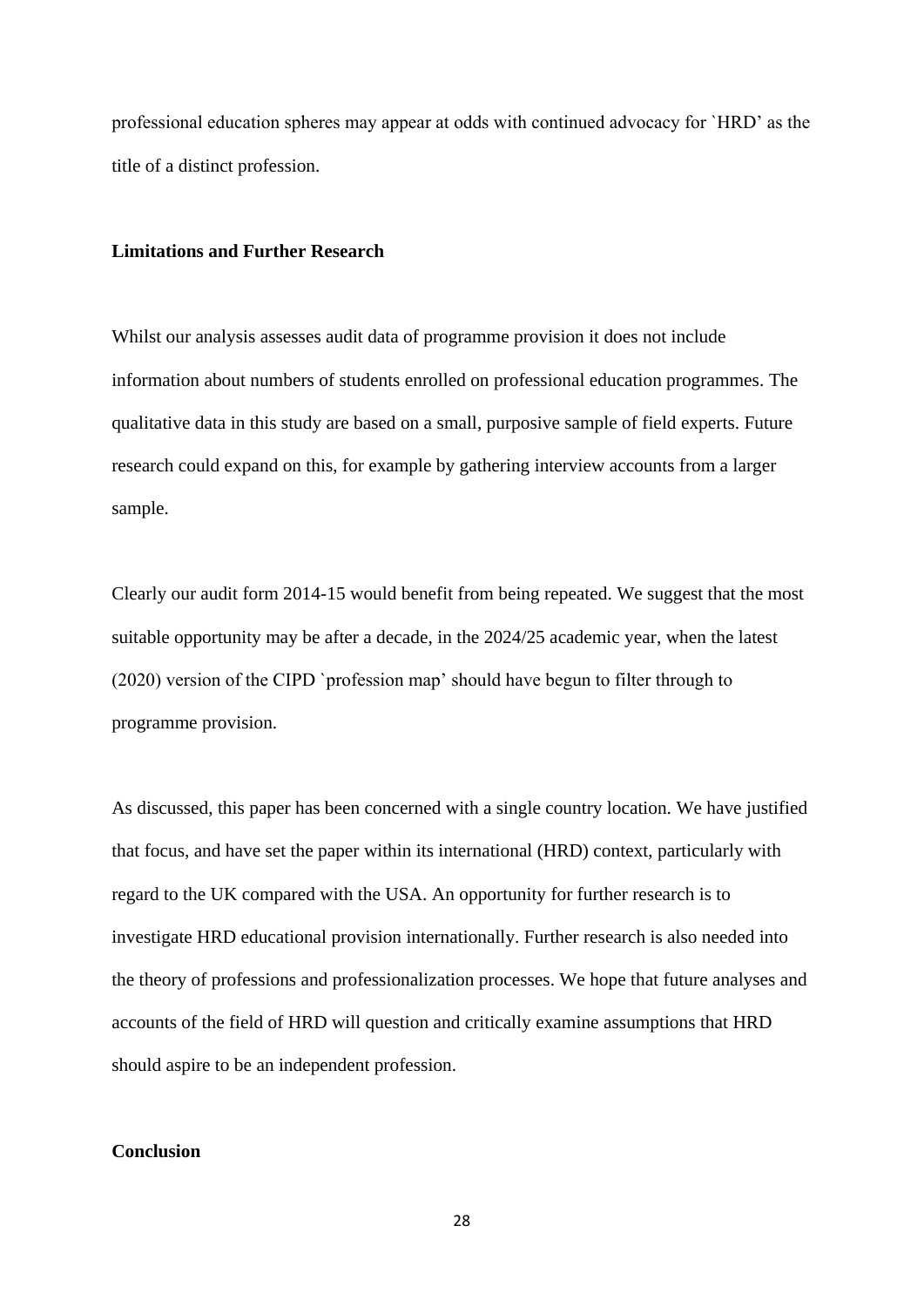This paper has addressed a need (Zachmeier and Cho 2014) for research into professional education in Human Resource Development in the UK, which is timely in view of concerns about a perceived decline in the number of HRD professional education programmes in the UK in the 21<sup>st</sup> century (Stewart and Sambrook 2012; Stewart and Cureton 2014). Its aims were:

- 1. To establish the state of HRD professional education provision in the UK
- 2. To review the significance of changes in postgraduate HRD programme provision over the past 30 years
- 3. To reflect on the status of HRD in relation to HRM from the perspective of professional education
- 4. To identify implications of for the emerging field of HRD both in the UK and internationally.

The paper has reported findings from a mixed methods study comprising an audit of the postgraduate HRD programme provision in UK universities and a symposium at which the perspectives of key informants were captured.

The audit has provided a comprehensive database of HRD programme provision that may be used as a benchmark for future comparisons. The limited provision of Masters level HRD programmes in 2014-15 supports the 'reading' of an erosion of HRD professional status. Evidence of a declining use of the term `HRD' in programme titles since 2014-15 supports Stewart and Sambrook's (2012) observation that specialist qualification pathways (e.g. MSc in HRD) are becoming rarer, and that HRD education may be becoming more dispersed into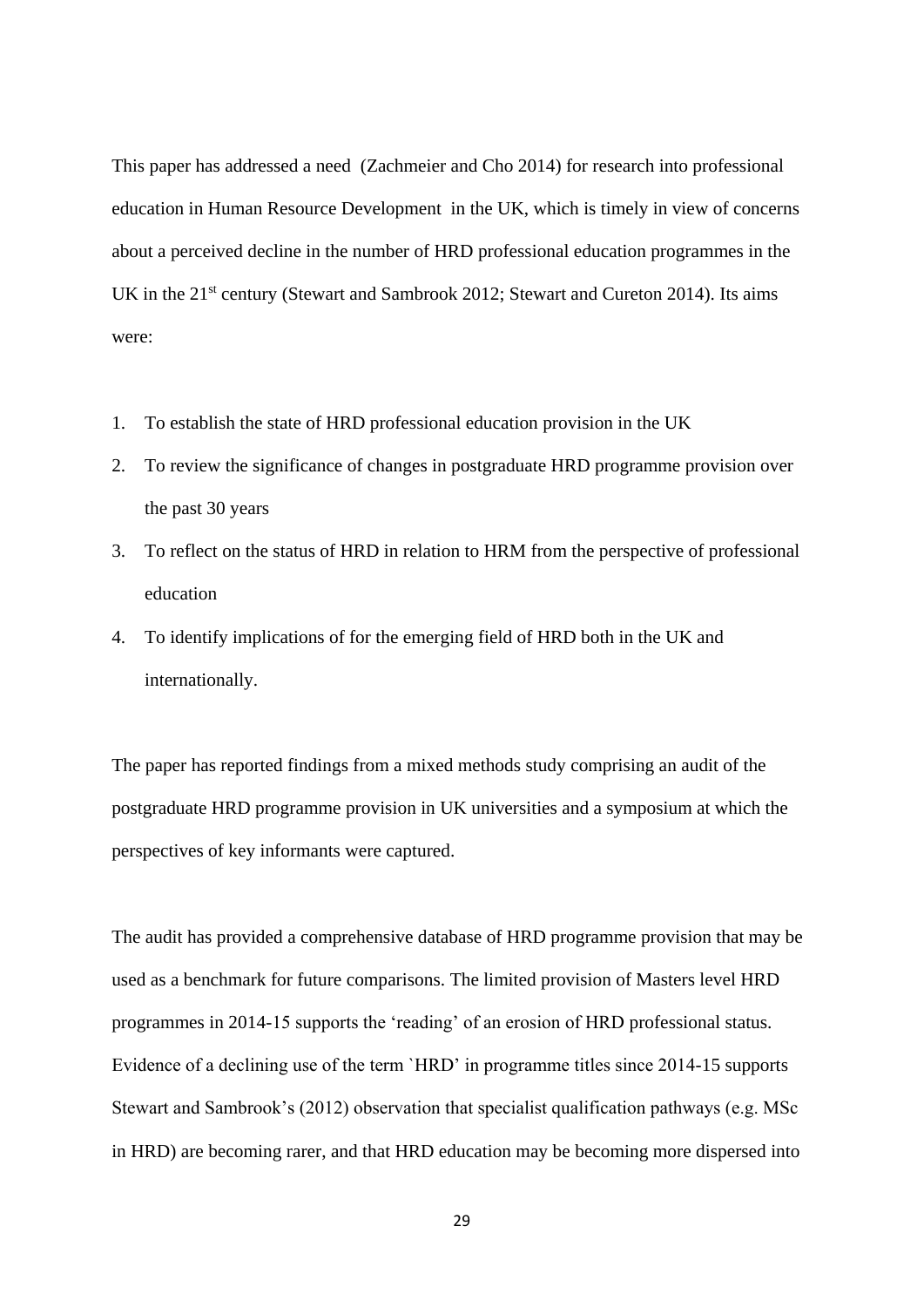broader programmes of study that are not exclusively for HRD professionals. We raise the question of whether this may be a consequence of the field having porous boundaries over which associations such as the CIPD have limited control, and suggest that it represents a dilemma for HRD in terms of the future direction not only of educational provision but also the claim to be a distinct profession.

Narrative analysis of key informants' accounts of HRD professional education suggests that the relationship between HRD and HRM may be perceived in a variety of ways. We propose a reconciliation of those perspectives through the notion that the relationship between HRD and HRM is best described as symbiotic. A mutually beneficial interdependence, albeit one that also involves contestation and conflict, appears to exist between the HRM and HRD fields. However, this raises the possibility that, paradoxically, HRD can best succeed by failing to become a fully autonomous profession.

In summary, the paper makes four contributions. First, it provides knowledge about HRD programme provision in the UK. Second, it provides insight into the relationship between HRM and HRD professional education. Third, the paper poses questions for debate about the significance and implications for the field of HRD and proposes the concept of a symbiotic profession, to denote a profession that is sustained by its relationship with contiguous fields of professional practice. Finally, we suggest avenues for future research.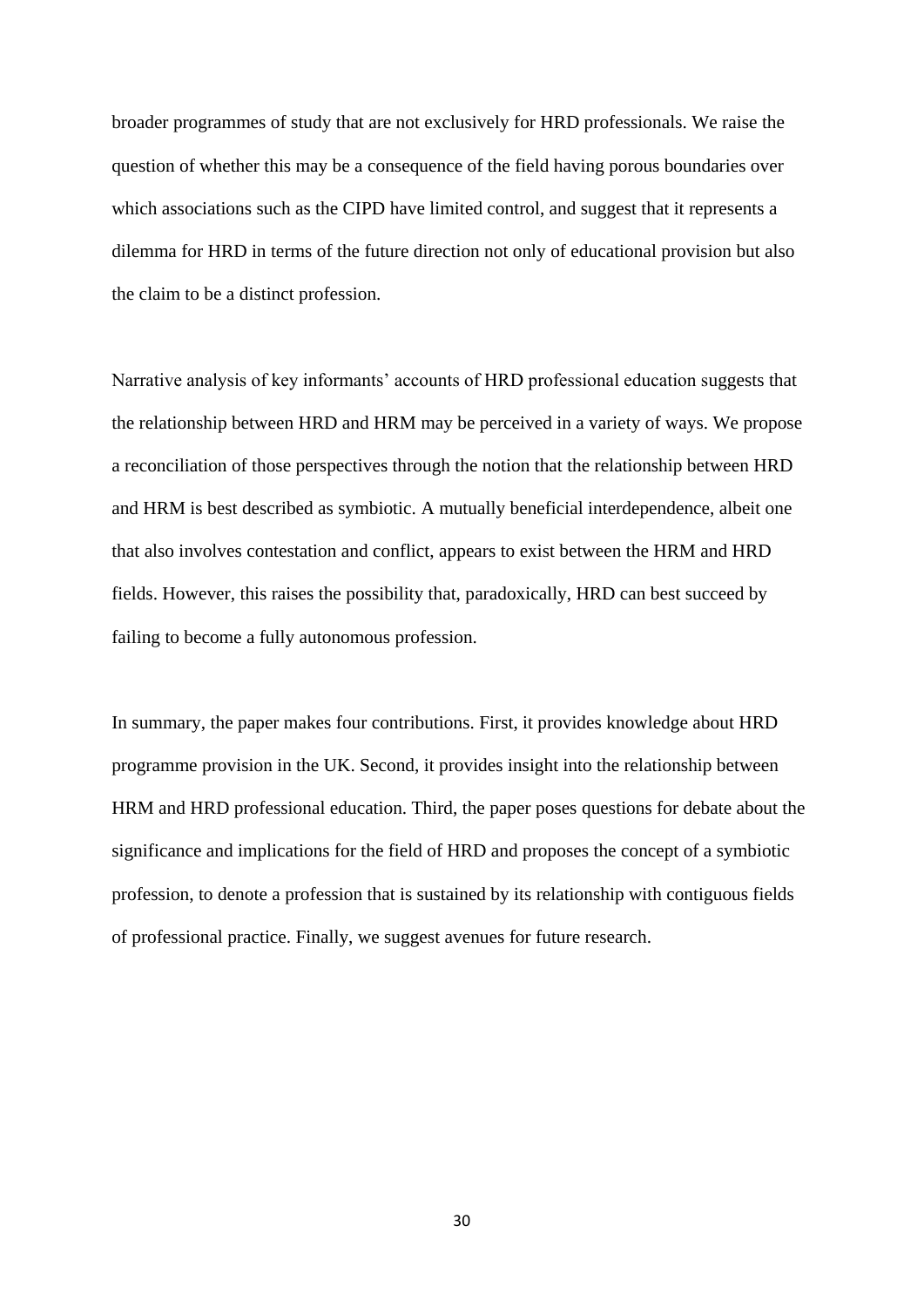### **References**

- Auluck, R. 2006. "The Human Resource Development Function: The Ambiguity of its Status within the UK Public Service." *International Review of Administrative Sciences* 72 (1): 27-41.
- Baczor, L. and K. Zheltoukhova. 2017. "HR professionalism: what do we stand for?" CIPD Research Report. Accessed 19 February 2020. <https://www.cipd.co.uk/knowledge/strategy/hr/hr-professionalism-report>
- Bergman, M. M. 2011. "The Good, the Bad, and the Ugly in Mixed Methods Research and Design." *Journal of Mixed Methods Research* 5(4): 271–275. [doi:](https://doi.org/10.1177/1558689811433236)  [10.1177/1558689811433236.](https://doi.org/10.1177/1558689811433236)
- Brown, D., R. Caldwell, and K. White. 2004. *Business Partnering: A New Direction for HR. A Guide.* London: Chartered Institute of Personnel and Development.
- Caine, V., A. Estefan, and D. Jean Clandinin. 2013. "A Return to Methodological Commitment: Reflections on Narrative Inquiry." *Scandinavian Journal of Educational Research* 57(6): 574-586. doi: [10.1080/00313831.2013.798833.](https://doi.org/10.1080/00313831.2013.798833)
- CIPD. 2019. "Our History". Accessed 9 October 2019. https://www.cipd.co.uk/about/whowe-are/history
- CIPD. 2020. "The CIPD Profession Map". Accessed 12 February 2020. https://peopleprofession.cipd.org/profession-map
- Cho, Y. and A. Zachmeier. 2015. "HRD Educators' Views on Teaching and Learning: An International Perspective." *Advances in Developing Human Resources* 17 (2): 145- 161. [doi:10.1177/1523422315572618.](https://doi.org/10.1177/1523422315572618)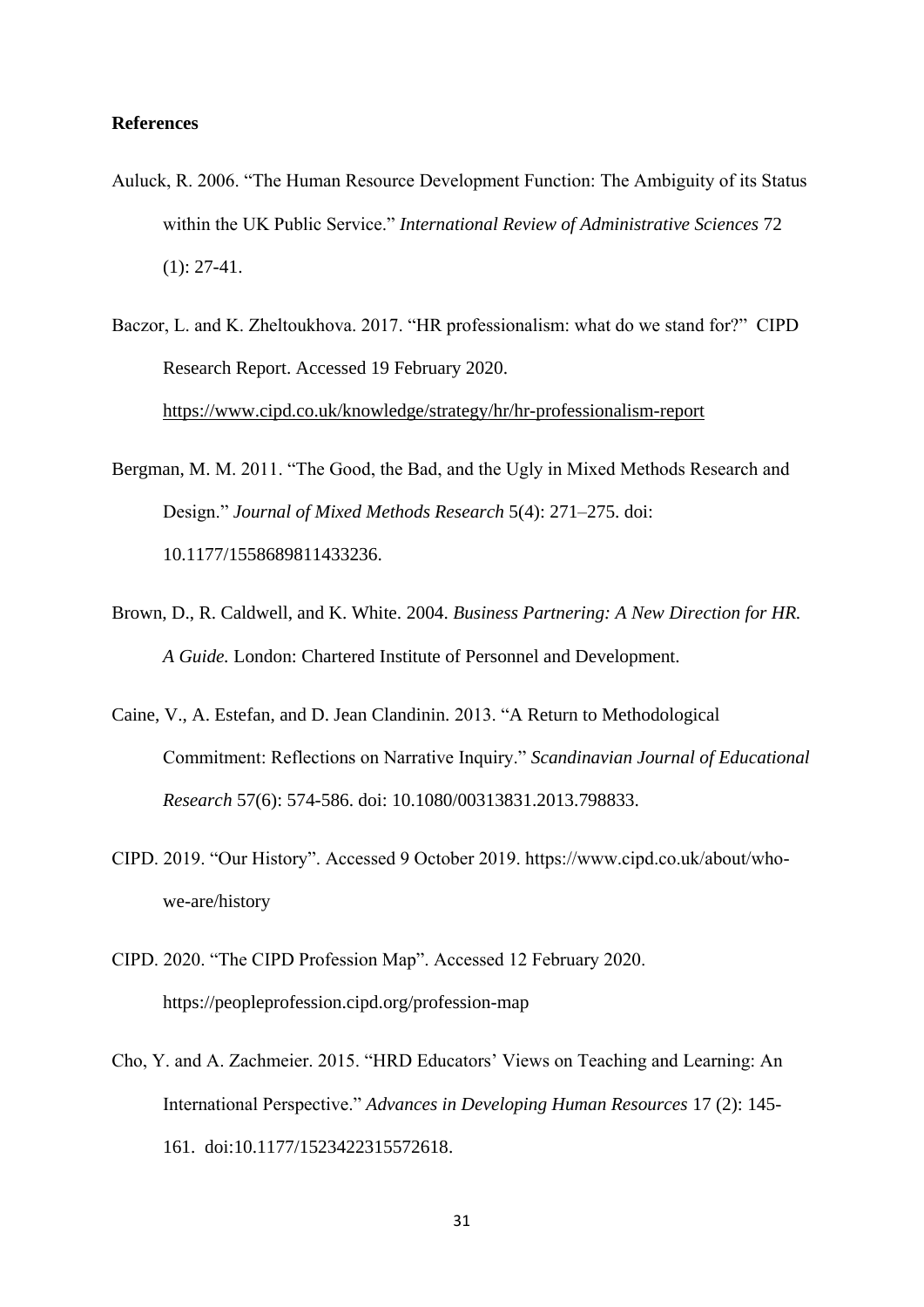- Chung, D., K. Sandholtz, and I. Waisberg. 2019. "The double-edged sword of jurisdictional entrenchment: Explaining HR professionals' failed strategic repositioning". *Organization Science.* doi: 10.1287/orsc.2019.1282.
- Clark, T. and G. Salaman. 1998. "Telling Tales: Management Gurus' Narratives and the Construction of Managerial Identity." *Journal of Management Studies* 35 (2): 137- 161.
- Colley, H. and F. Guéry. 2015. *Understanding New Hybrid Professions: Bourdieu, Illusio and the Case of Public Service Interpreters.* Cambridge: Cambridge Journal of Education.
- Curnow, C. and T. McGonigle. 2006. "The Effects Of Government Initiatives On The Professionalization Of Occupations." *Human Resource Management Review* 16: 284- 293.
- De Fina, A. and A. Georgakopoulou. 2008. "Analysing Narratives as Practices." *Qualitative Research* 8 (3): 379-387.
- Dundon, T., and A. Rafferty. 2018. "The (potential) demise of HRM?" *Human Resource Management Journal* 28(3): 377-391. doi:10.1111/1748-8583.12195.
- Eraut, M. 1994. *Developing Professional Knowledge and Competence.* London: Routledge Falmer.
- Freidson, E. 2001. *Professionalism: The Third Logic*. Cambridge: Polity Press
- Gill, M., D. Gill, and T. Roulet. 2018. "Constructing Trustworthy Historical Narratives: Criteria, Principles and Techniques." *British Journal of Management* 29 (1): 191-205.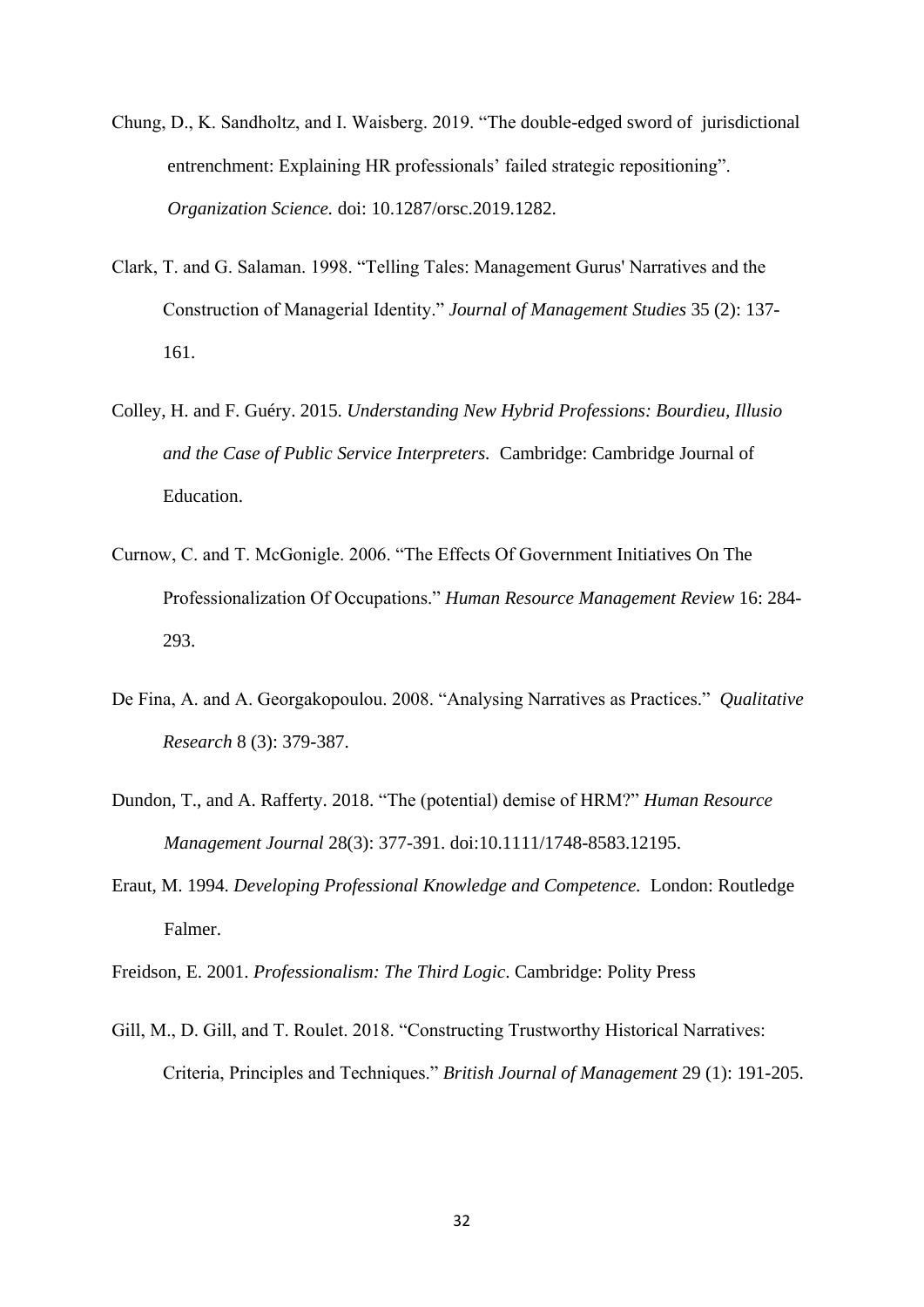- Gold, J., H.M. Rogers, and V. Smith. 2003. "What is the future for the Human Resource Development professional? A UK perspective." *Human Resource Development International* 6 (4): 437-455.
- Gouldner, A. 1957. "Cosmopolitans and Locals: Towards an Analysis of Latent Social Roles." *Administrative Science Quarterly* 2 (3): 281-306.
- Griggs, V., R. Holden, J. Rae, and A. Lawless. 2015. "Professional Learning in Human Resource Management: Problematising the Teaching of Reflective Practice." *Studies in Continuing Education* 37(2): 202-217. doi:10.1080/0158037X.2015.1028528.
- Hamlin, B. and J. Stewart. 2011. "What Is HRD? A Definitional Review and Synthesis of the HRD Domain." *Journal of European Industrial Training* 35 (3): 199-220.
- Higgins, P., I. Roper, and S. Gamwell. 2016. "HRM as an Emerging New Managerial Profession." In *Perspectives on Contemporary Professional Work. Challenges and Experiences*, edited by A. Wilkinson, D. Hislop and C. Coupland, 286-312, Cheltenham, UK: Edward Elgar.
- Hodson, R. and T. A. Sullivan. 2012. *The Social Organisation of Work.* Wadsworth: Cengage Learning.
- Hodgson, D., S. Paton, and D. Muzio. 2015. "Something Old, Something New?: Competing Logics And The Hybrid Nature Of New Corporate Professions." *British Journal of Management* 26 (4): 745-759. doi:10.1111/1467-8551.12105.
- Hughes, W. and C. Hughes. 2013. "Professionalism and Professional Institutions in Times of Change." *Building Research and Information* 41 (1): 28-38.
- Iles, P. 1994. "Developing Learning Environments: Challenges for Theory, Research and Practice." *Journal of European Industrial Training* 18 (3): 3-9.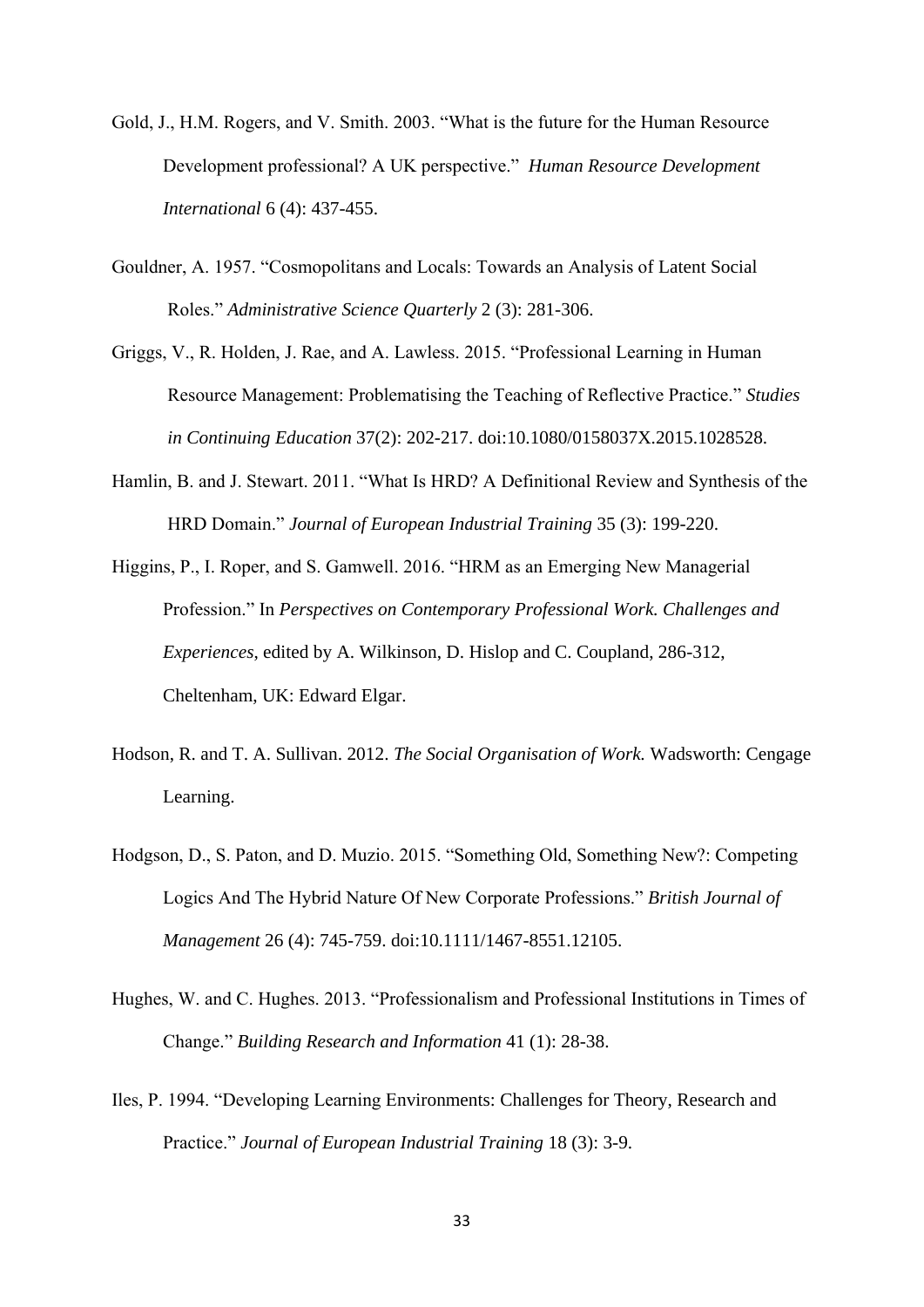- Johnson, S. and K. Orr. 2019. "What is business school research for? Academic and stakeholder perspectives, politics and relationality." *Studies in Higher Education.*  doi:10.1080/03075079.2018.1564901.
- Kuchinke, K. P. 2003. "Contingent HRD: Toward a Theory of Variation and Differentiation in Formal Human Resource Development." *Human Resource Development Review* 2 (3): 294-309.
- Larson, M. 1977. *The Rise of Professionalism: A Sociological Analysis.* Berkeley: University of California Press.
- Lengnick-Hall, M. and H. Aguinis. 2012. 'What is the Value of Human Resource Certification? A Multi-Level Framework for Research." *Human Resource Management Review* 22: 246-257.
- Maclean, G.N. and C.T. Akaraborworn. 2015. "HRD Education in Developing Countries." *Advances in Developing Human Resources* 17: 213-228.
- McEwen, C. and F. Trede. 2014. "The Academisation Of Emerging Professions: implications for universities, academics and students." *Power and Education* 6 (2): 145-154. doi:10.2304/power.2014.6.2.145.
- Mackay, M. 2017. "Identity formation: professional development in practice strengthens a sense of self." *Studies in Higher Education* 42 (6): 1056-1070. doi:10.1080/03075079.2015.1076780.
- Muzio, D., D. Hodgson, J. Faulconbridge, J. Beaverstock, and S. Hall. 2011. "Towards Corporate Professionalization: The Case of Project Management, Management Consultancy and Executive Search." *Current Sociology* 59 (4): 443-464.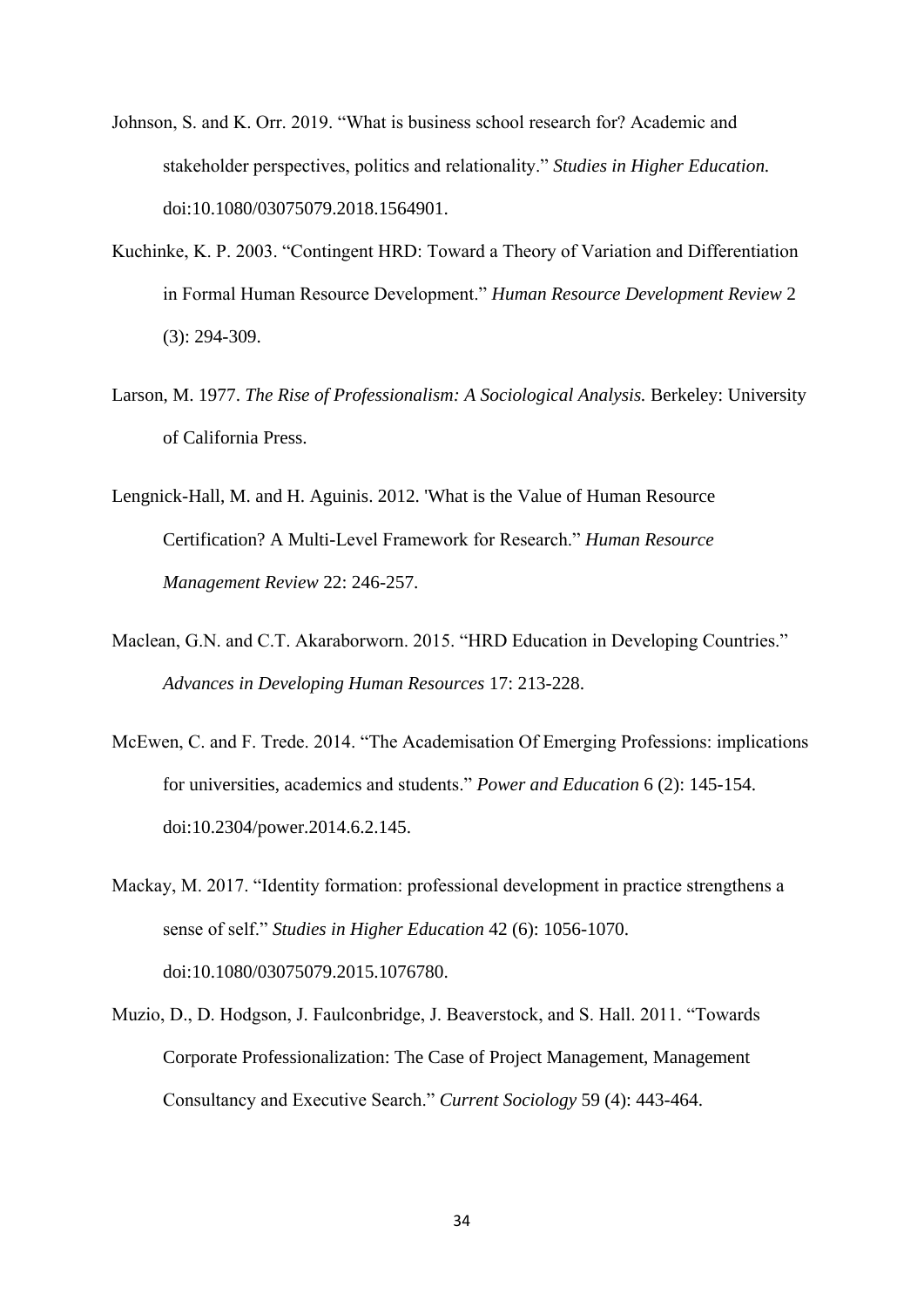- Pritchard, K. 2010. "Becoming an HR Strategic Partner: Tales of Transition." *Human Resource Management Journal* 20 (2): 175-188.
- Reed, C. 2018. "Professionalizing Corporate Professions: Professionalization as Identity Project." *Management Learning* 49 (2): 222-238.
- Reid, M., H. Barrington, and M. Brown. 2004. *Human Resource Management: Beyond Training Interventions.* London: McGraw-Hill Education.
- Sambrook, S. 2004. " A `critical' time for HRD?" *Journal of European Industrial Training* 28 (8/9): 611-624. doi:10.1108/03090590410566543.
- Sambrook, S. and J. Stewart. 1998. ''No, I Didn't Want To Be Part Of HR'.' *Human Resource Development International* 1 (2): 171-188.
- Sambrook, S. and J. Stewart. 2010. "Teaching, Learning and Assessing HRD: Findings from a BMAF/UFHRD Research Project." J*ournal of European Industrial Training* 34 (8/9): 710-734.
- Sambrook, S. and H. Willmott. 2014. "The Rigor of Management Education and the Relevance of Human Resource Development: Natural Partners or Uneasy Bedfellows in Management Practice?" *Management Learning* 45 (1): 39-56.
- Schinkel, W. and M. Noordegraaf. 2011. "Professionalism as Symbolic Capital: Materials for a Bourdieusian Theory of Professionalism." *Comparative Sociology* 10 (1): 67-96.
- Stewart, J. and P. Cureton. 2014. *Designing, Delivering and Evaluating L&D: Essentials for Practice.* London: CIPD
- Stewart, J. and J. McGoldrick. 1996. *Human Resource Development: Perspectives, Strategies and Practice.* London: Pitman.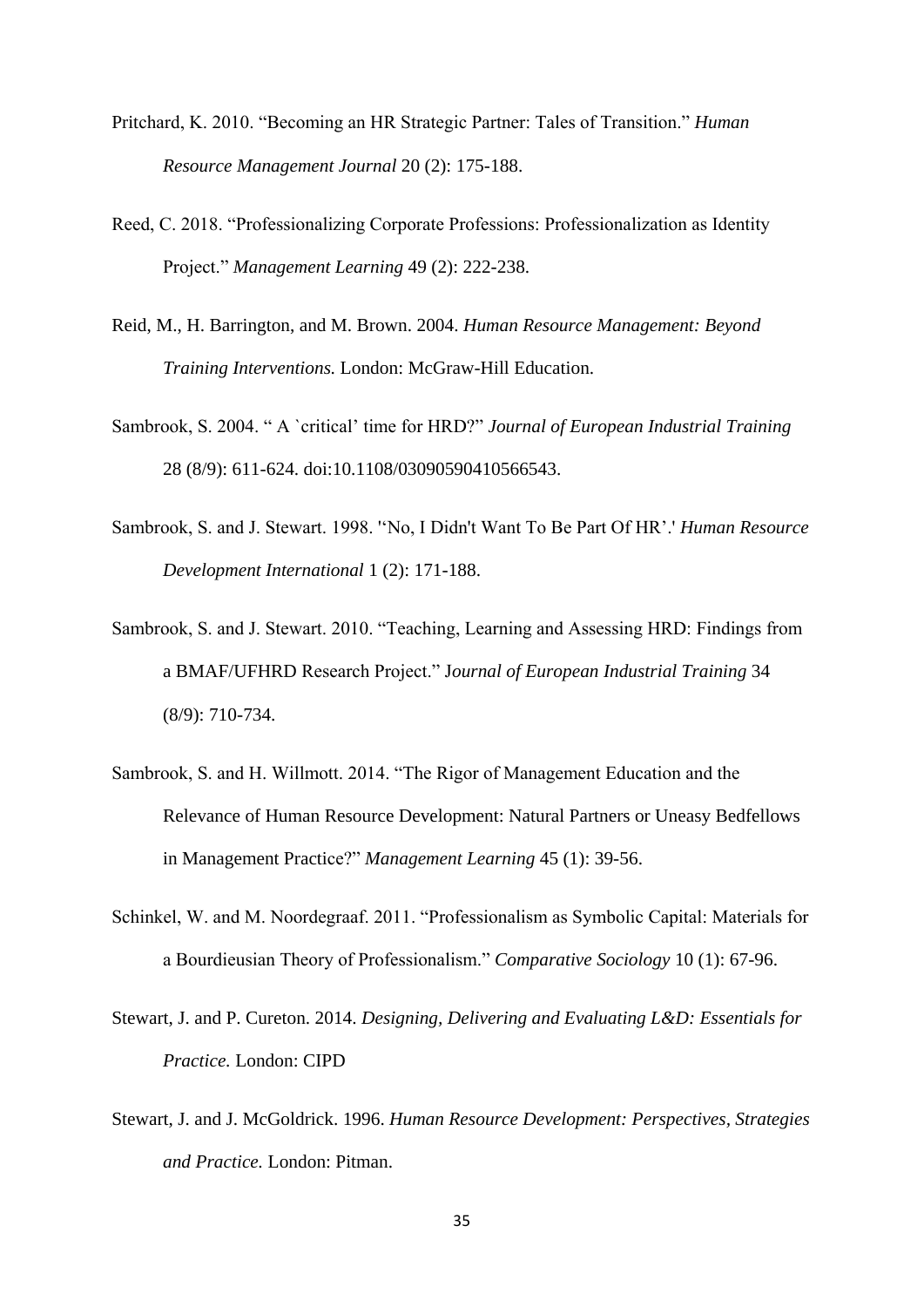- Stewart, J., S. Mills, and S. Sambrook. 2015. "HRD Programs In The United Kingdom." *Advances in Developing Human Resources* 17 (2): 162-179. doi:10.1177/1523422315572619.
- Stewart, J. and S. Sambrook. 2012. "The Historical Development of Human Resource Development in the United Kingdom." *Human Resource Development Review* 11 (4): 443-462. doi:10.1177/1534484312454118
- Trede, F. 2012. "Role of Work-Integrated Learning in Developing Professionalism and Professional Identity." *Asia-Pacific Journal of Cooperative Education* 13 (3): 159- 167.
- Walton, J., A. Moon, J. McGoldrick, and S. Sambrook. 1995. *Qualification Mapping: Training and Development S/NVQs and Academic Qualifications.* Sheffield: Department for Employment and Education, Learning Methods Branch.
- Watkins, K. E. and V. J. Marsick. 2016. "Development of Academic Programs in Human Resource Development in the United States." *Advances in Developing Human Resources* 18 (4): 467-480.
- Werner, J. M. 2014. "Human Resource Development ≠ Human Resource Management: So What Is It?." *Human Resource Development Quarterly* 25 (2): 127-139.
- Williams, A. 2010. *The History of UK Business and Management Education.* Bingley: Emerald.
- Young, M. and J. Muller. 2014. *Knowledge, Expertise and the Professions.* London: Routledge.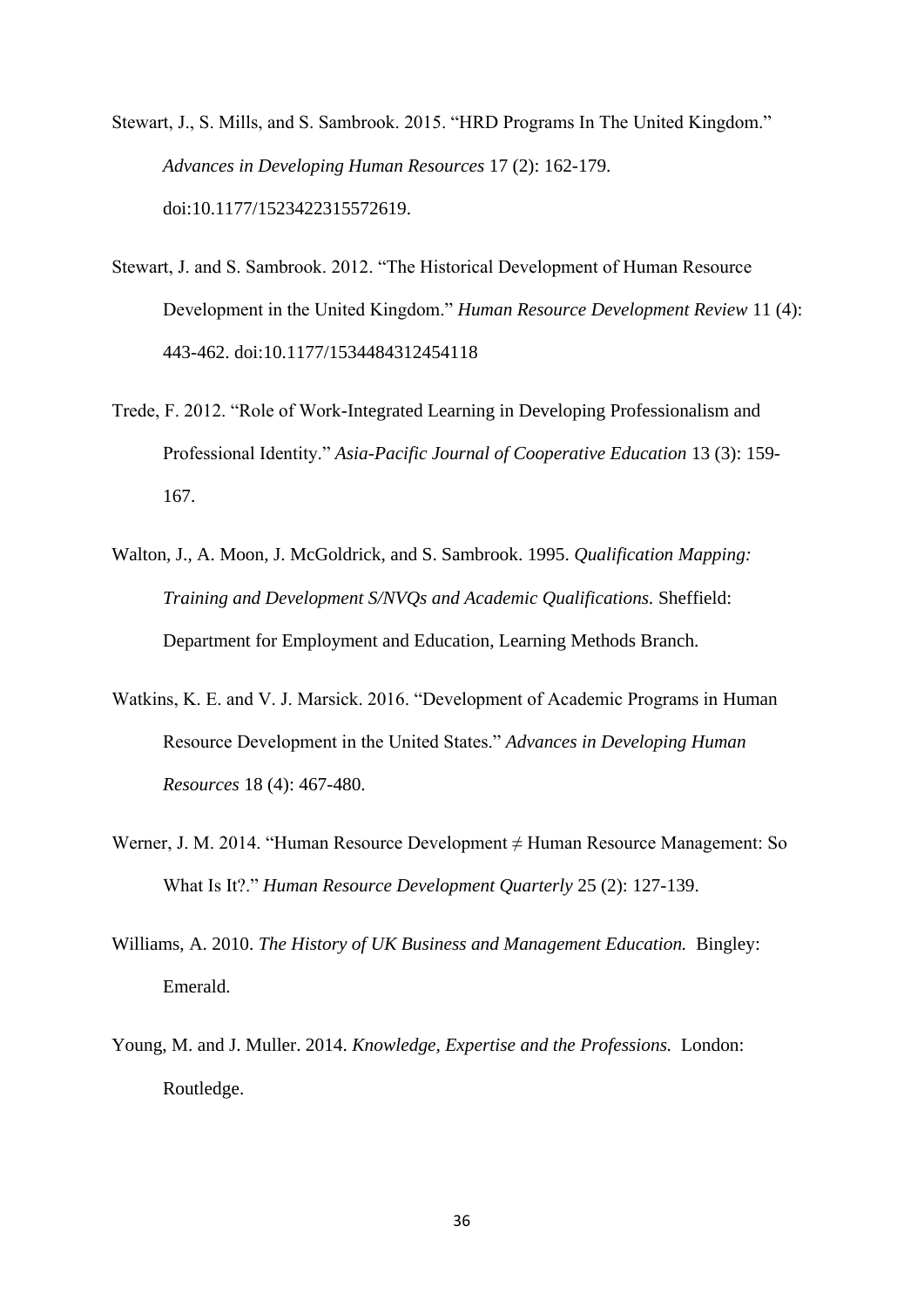- Zachmeier, A. and Y. Cho. 2014. "Taking Stock of the Literature on HRD Education." *European Journal of Training and Development* 38 (4): 347-363. doi:10.1108/EJTD-07-2013-0080.
- Zachmeier, A. Yonjoo Cho, and Minkyoung Kim. 2014. "The Same But Different: HRD Master's Programmes in the United States." *Human Resource Development International* 17 (3): 318-338. doi[:10.1080/13678868.2014.896129.](https://doi.org/10.1080/13678868.2014.896129)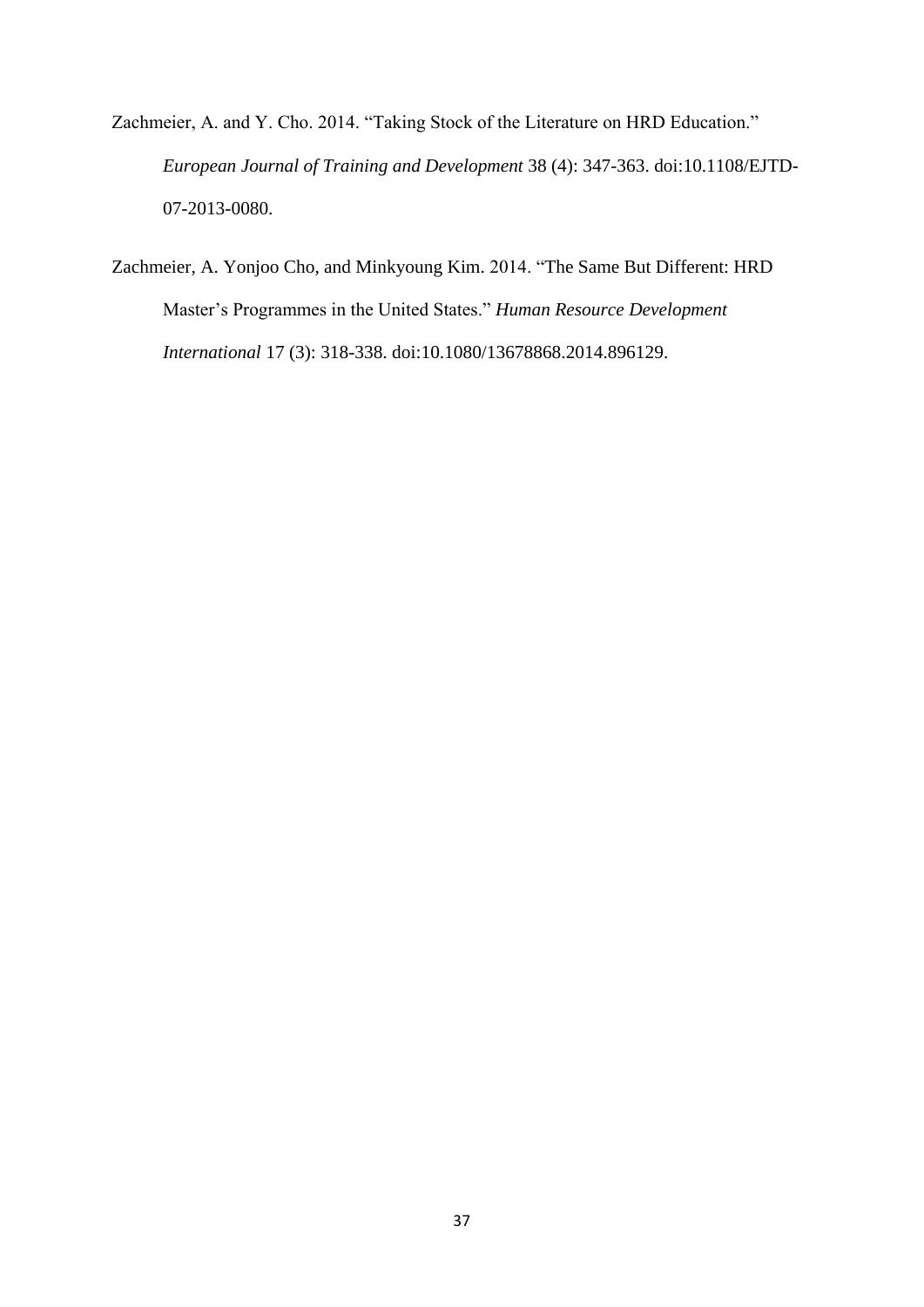| <b>Award focus</b> | <b>Example awards</b>                      | <b>Number</b> | <b>Number</b>  |
|--------------------|--------------------------------------------|---------------|----------------|
|                    |                                            | <b>CIPD</b>   | non-CIPD       |
|                    |                                            | accredited    | accredited     |
| <b>HRM</b>         | MSc (HRM and Business); MA (Managing       | 59            | $\overline{2}$ |
|                    | Human Resources)                           |               |                |
| <b>HRD</b>         | MSc (HRD and Consultancy); MSc (Human      | 15            | $\overline{4}$ |
|                    | <b>Resource Development)</b>               |               |                |
| International      | MA (International HRM); MSc (International | 14            | 14             |
| <b>HRM</b>         | HRM); MSc (International HRM and           |               |                |
|                    | <b>Comparative Industrial Relations)</b>   |               |                |
| HRD related        | MSc (Executive Coaching); MSc (Coaching    |               | 19             |
|                    | and Development); MSc Organization         |               |                |
|                    | Development and Consultancy; MEd (Training |               |                |
|                    | and Development); MSc (Leadership          |               |                |
|                    | Development)                               |               |                |
| HRM related        | MBA in HRM; MSc (HRM and Consulting);      | N/A           | 12             |
|                    | MSc (Organizational Change Management)     |               |                |
| Total              |                                            | 88            | 51             |

## **Table 1: HRM and HRD Masters level awards**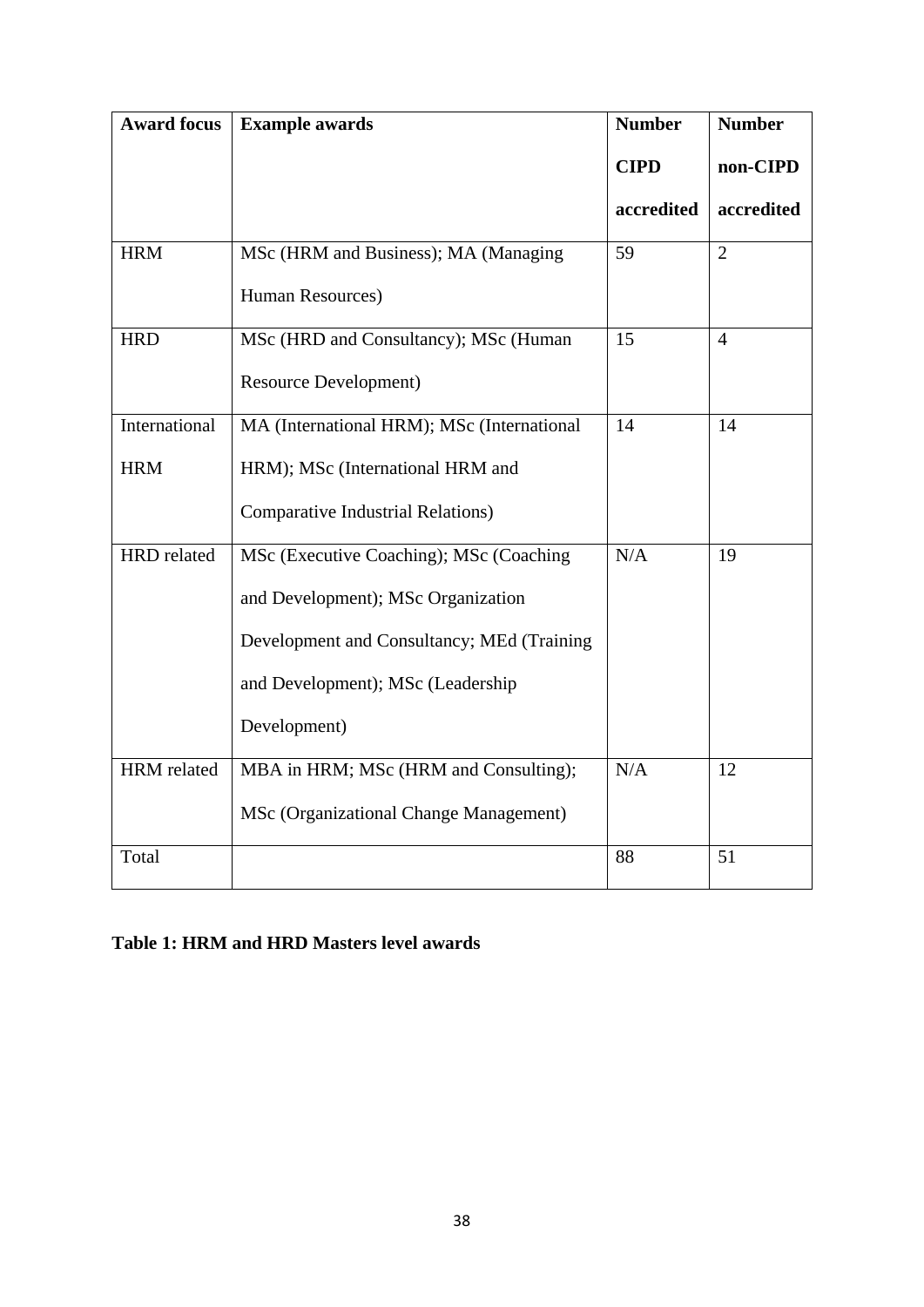| <b>Programme title</b>                                   | HEIs(n)        |
|----------------------------------------------------------|----------------|
| Coaching and/or Mentoring                                | 11             |
| Organization development/organization change/consultancy | 6              |
| Skills and workforce development                         | 1              |
| Personal/professional/leadership development             | $\overline{4}$ |
| Technology enhanced learning                             | 1              |
| Total                                                    | 23             |

**Table 2: Specialist terms appearing in programme titles**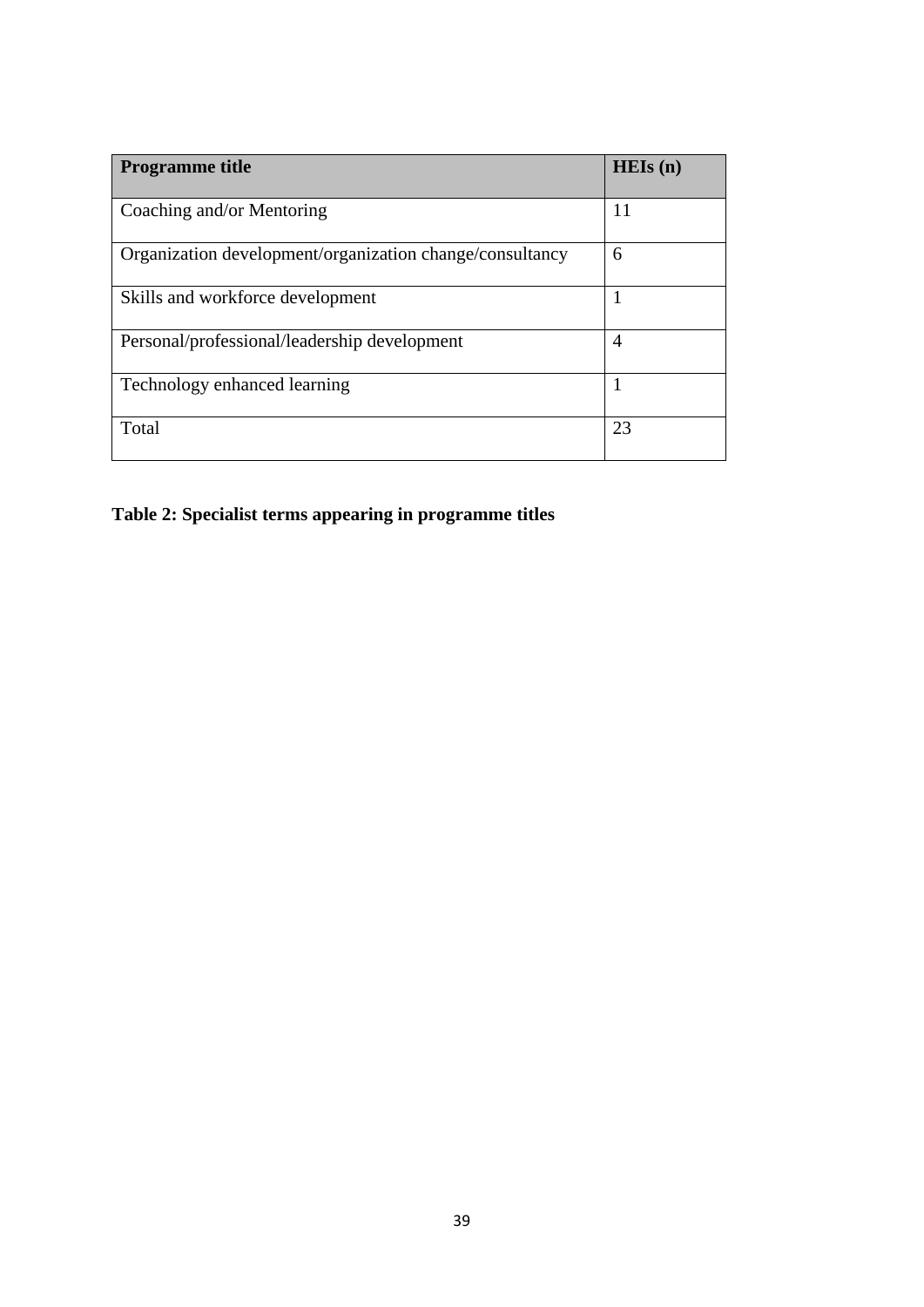| <b>Mode</b>             | <b>CIPD</b>    | <b>CIPD</b>        | Non-accredited | Non-accredited |
|-------------------------|----------------|--------------------|----------------|----------------|
|                         | accredited (n) | accredited $(\% )$ | (n)            | (%)            |
| Part-time               | 109            | 57                 | 29             | 44             |
| Full-time               | 53             | 27                 | 24             | 36             |
| <b>Burst</b><br>(block) | 8              | $\overline{4}$     | 5              | 8              |
| Distance                | 11             | 6                  | 5              | 8              |
| On-line                 | $\overline{a}$ |                    | $\overline{2}$ | $\overline{3}$ |
| Blended                 | 12             | 6                  | $\mathbf{1}$   | $\mathbf{1}$   |
| Total                   | 193            | 100                | 66             | 100            |

**Table 3: Modes of delivery**